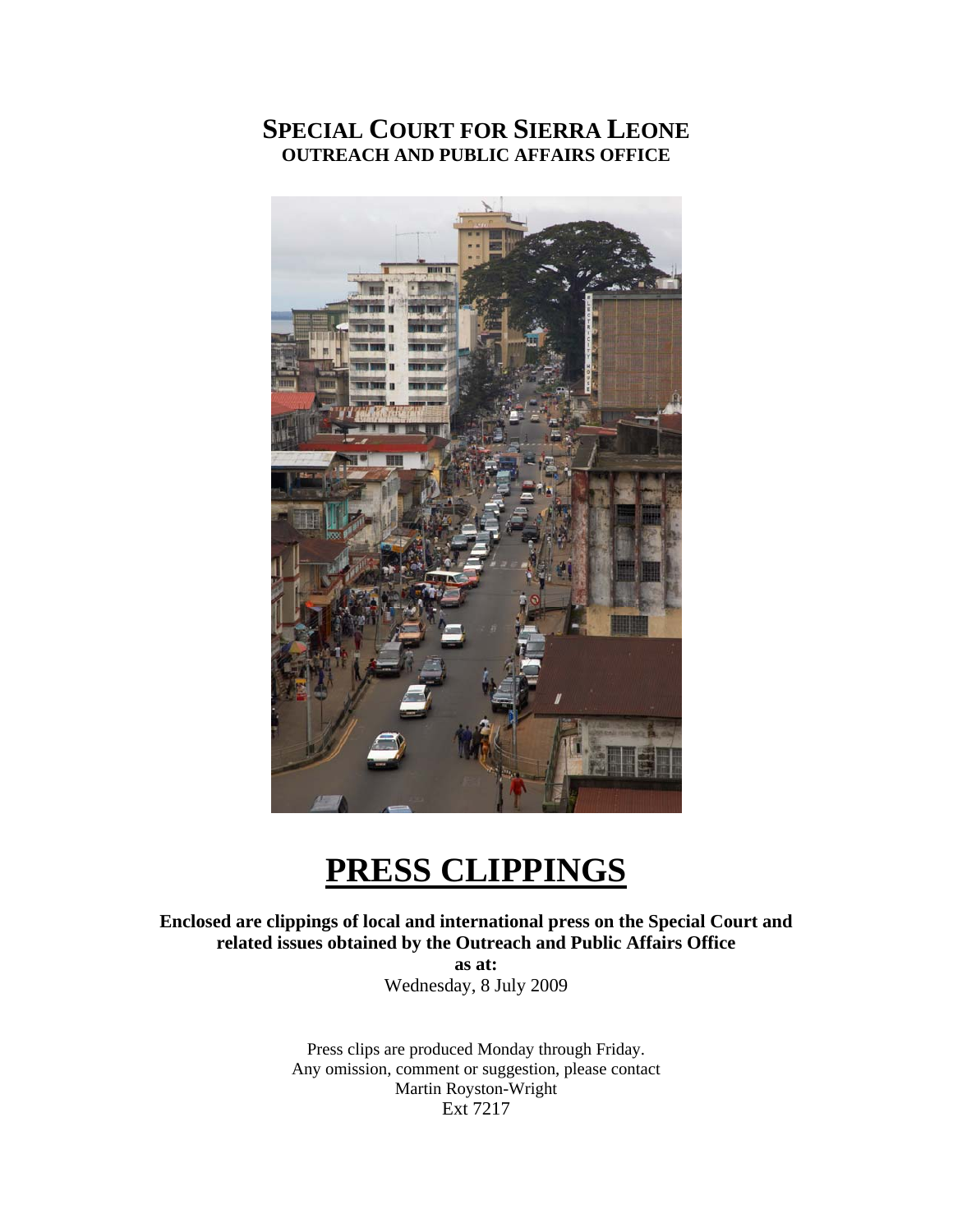| <b>Local News</b>                                                                   |             |
|-------------------------------------------------------------------------------------|-------------|
| 4 Years for Taylor Trial / The Torchlight                                           | Page 3      |
| Special Court on Rwandan Prison / Global Times                                      | Page 4      |
| <b>International News</b>                                                           |             |
| Showcase: The Walls Speak / New York Times                                          | Page 5      |
| Rugunda Has Busy Month in New York / New Vision                                     | Pages 6-7   |
| UNMIL Public Information Office Media Summary / UNMIL                               | Pages 8-12  |
| House Investigates TRC Report / Star Radio                                          | Page 13     |
| ICC Prosecutor Wants Sudan's Bashir for Genocide / Radio Netherlands Worldwide      | Pages 14-15 |
| Appeal on Bashir Genocide Charges / BBC Online                                      | Page 16     |
| New Powers to Prosecute War Criminals Living in UK / The Independent                | Pages 17-19 |
| Kenya: I Am Ready to Face the ICC, Declares Raila / Daily Nation                    | Pages 20-21 |
| Barack Obama's Visit to Africa & the ICC Prosecution of Omar al Bashir / Maxim News | Pages 22-24 |
|                                                                                     |             |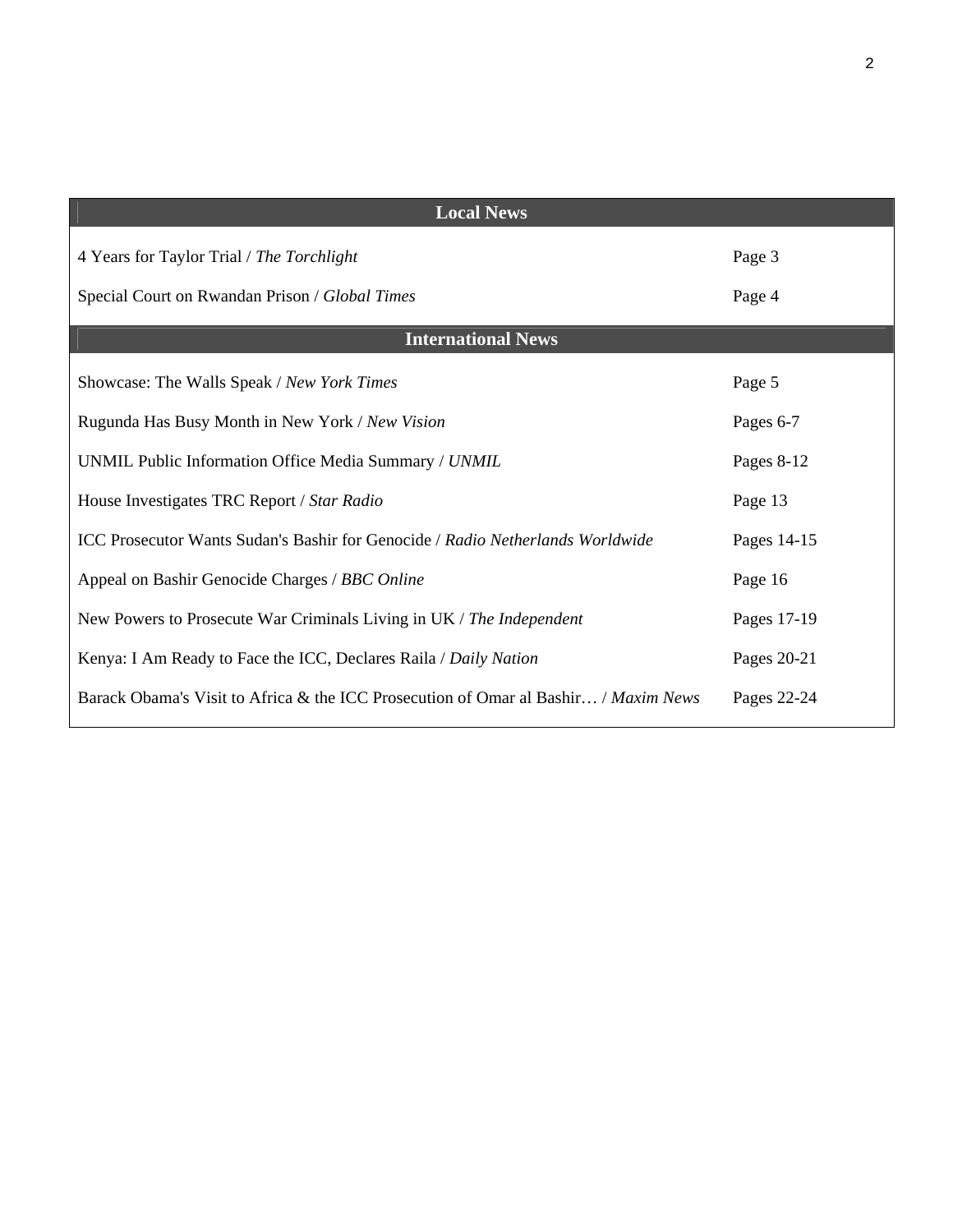#### The Torchlight Newspaper

Wednesday, 8 July 2009



The trial of former Liberian President Charles Taylor could take up to four more vears, if his lawvers call all their witnesses, pro-secutors told judges Mondav at a Sierra Leone war crimes tribunal sitting in The Hague.

Taylor is due to begin his defense case next week answering 11 charges of war crimes and crimes against humanity in Sierra Leone.

Taylor will take the stand in his own defense on July 14. a day after his lawyers present their opening statement.

Prosecution trial lawver Brenda Hollis said at a hearing Monday that Taylor's lawyers have lined up an "excessive" list of 256 potential witnesses.

However, the defense lawyers are not expected to call all the witnesses on their list to testify.

Taylor's lead attorney, Courtenay Griffiths, pointed out that prosecutors listed some 200 witnesses and called 91.

Griffiths told judges he has "no intention of being here another four years.

Taylor is accused of arming and controlling militias from across the border in Liberia, where he held power from 1997 until he was forced into exile in 2003.

An estimated half-million people were killed in Sierra Leone's 1991-2002 war, which was fueled by an illicit diamond trade. Rebels used machetes to maim thousands of victims, chopping

off their hands, legs, lips, ears and breasts.

Taylor's trial started in June 2007 but was suspended for six months after the former president fired his first lawyer and bovcotted the hearings.

His lawyers appealed for his acquittal after prosecutors completed their case, but judges rejected the request, saving evidence suggested that Taylor provided arms, amm-unition, manpower and finances to Sierra Leone rebels, that he offered them "safe haven and moral encouragement," and that he traded in diamonds for arms. Taylor was arrested in Nigeria in 2006, but his trial was moved to The Hague for fear that his appearance in a courtroom in Africa could re-ignite violence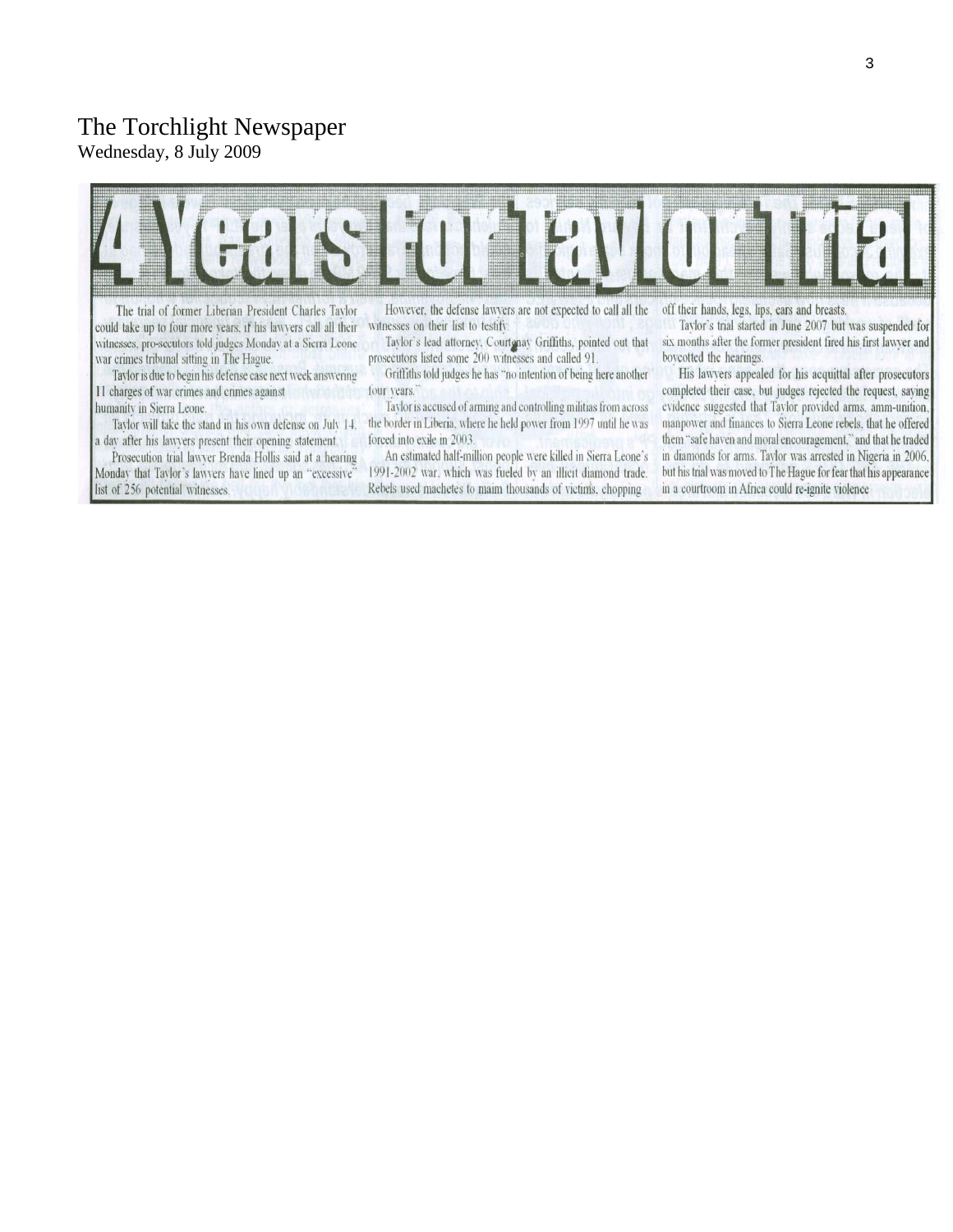Global Times Wednesday, 8 July 2009

# **ecial Court On vanda Prisons**

**By Minkailu Turay** The eight Special Court convicts found guilty for war crimes and crimes against humanity may not serve their sentences in Rwanda contrary to earlier reports in various media outlets Тò Freetown.

According to the Court's **Public Relations Officer**  (PRO), Peter Anderson, the Rwandese law dictates that no person will be imprisoned in any part of the country for a period exceeding 20 years and that whosoever is incarnated in that country for a sentence over twenty years will be immediately released no sooner he or she served the maximum

twenty years. The Special Court PRO said now that some of the convicts carry sentences for periods far exceeding 20 years, the Court will prefer other countries whose law could accommodate them to serve their full terms. He said Cont. page 9

# **Special Court On Rwanda Prisons**

some convicts are sentenced for more than fifty-five years. The PRO said no sooner the appeal filed by the Defence Counsels is held in October they will transfer the convicts to other countries that offer to receive them noting that, they even do not want to take them to faraway countries like Rwanda because he said they would like their families to be visiting them.

He said the Rwandese prisons are of acceptable standards and concluded that the convicts are all in the Special Court custody in Freetown safe and sound. The eight convicts indude Moinina Fofana and Ali Kondowai of the Kamajor group, Santigie Sesay aka 55, Ibrahim Bazzy and Tamba Brima alias Guillit of AFRC and Issa Sesay, Morris Kallon and Augustine Gbao of the RUF.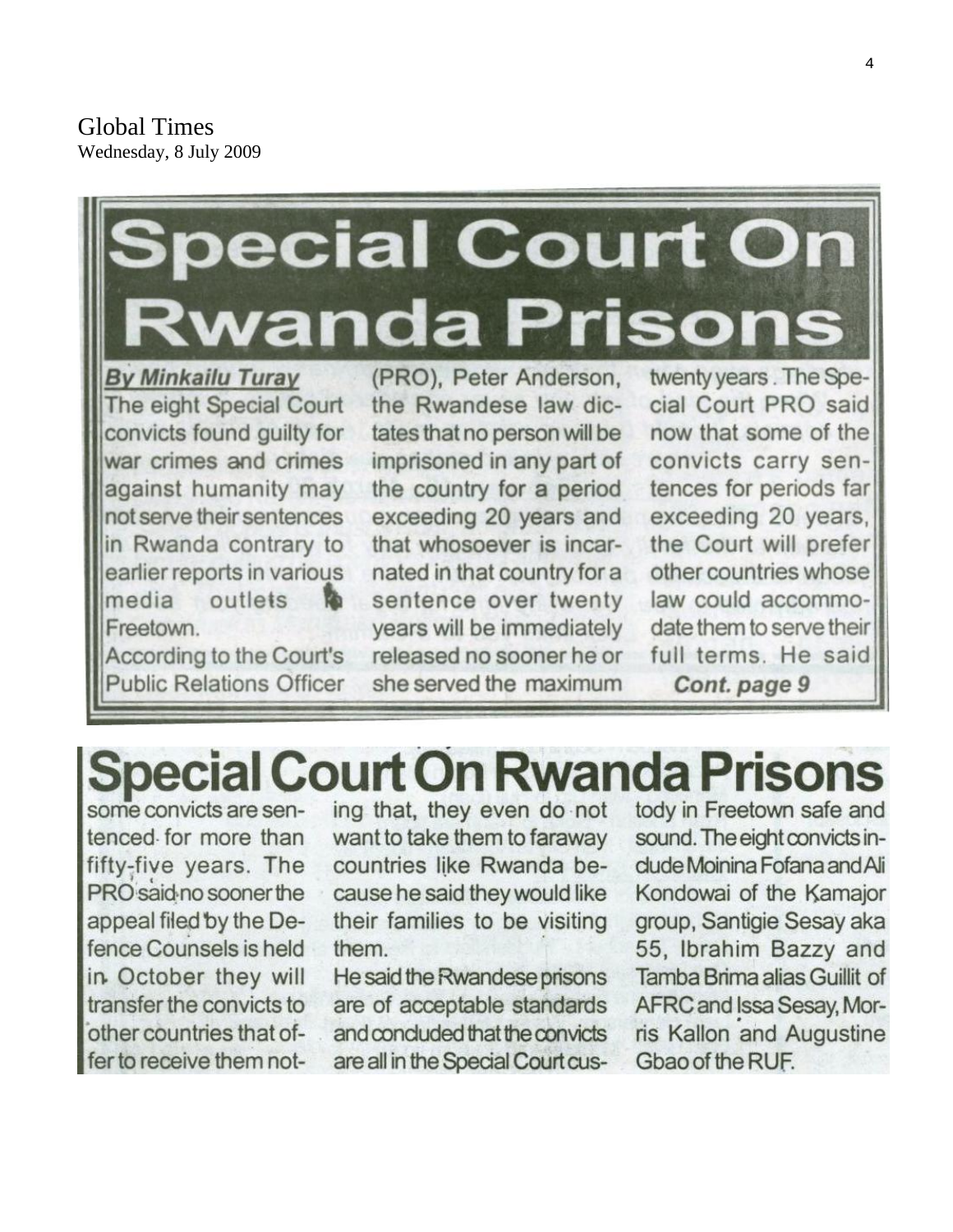#### New York Times Wednesday, 8 July 2009

#### **Showcase: The Walls Speak**

In 2000, a U.N. combat unit entered a deserted village near Shegbwema in eastern Sierra Leone territory then held by the Revolutionary United Front, a rebel group infamous for its use of child soldiers and widespread amputations. The abandoned buildings were covered with cryptic and deranged drawings. Here and there were sentences, names, questions and statements — all of which made no sense to me at that time. Empty of life, the village was an eerie and suffocating place, and the drawings hinted at a deeper psychosis.

Three years later in neighboring Liberia, I found myself staring at similar drawings and scrawled taglines in the dilapidated frontline town of Tubmanberg, where I lived with the rebels from the Liberians United for Reconciliation and Democracy, a ragtag army of dissidents and young men attempting to overthrow President Charles Taylor.

I started a more deliberate documentation of the graffiti that continued over the next three years. As some of the images reveal, rape and sexual abuse were common in Liberia's violent civil war. Amnesty International estimates that between 60 and 70 percent of the population suffered some form of sexual violence during the conflict. Children became killers, schools were scenes of brutality — society itself had become inverted.

Perched on a hill above the village of Zwordemai in the northern county of Lofa stands a well-built bungalow. The house changed hands on numerous occasions over the course of the war, and was occupied by whichever faction happened to be controlling the area. Bearing more than the usual traces of war, it was obvious that the place had witnessed extreme acts of brutality. Outside, a graffiti tag on the wall stated, "This is love's forces." A local schoolteacher later led me into the forest behind and down into a ravine where she told me hundreds of people had been killed over the years and their bodies dumped. She described one occasion when a long line of young men had been brought past the house, walking together in crocodile formation, with their necks bound by rope.

Mr. Taylor's fighters passed by the house on their way to the town of Foya and across the border to fight in neighboring Sierra Leone. Mr. Taylor had threatened his neighbor that it would taste the bitter fruit of war for harboring dissident rebel groups, and here in this house I found scrawled references to the Revolutionary United Front, which he currently stands accused of having armed and financed. It got me thinking again about the patrol to the abandoned village in Shegbwema where I'd first come across these traces of war.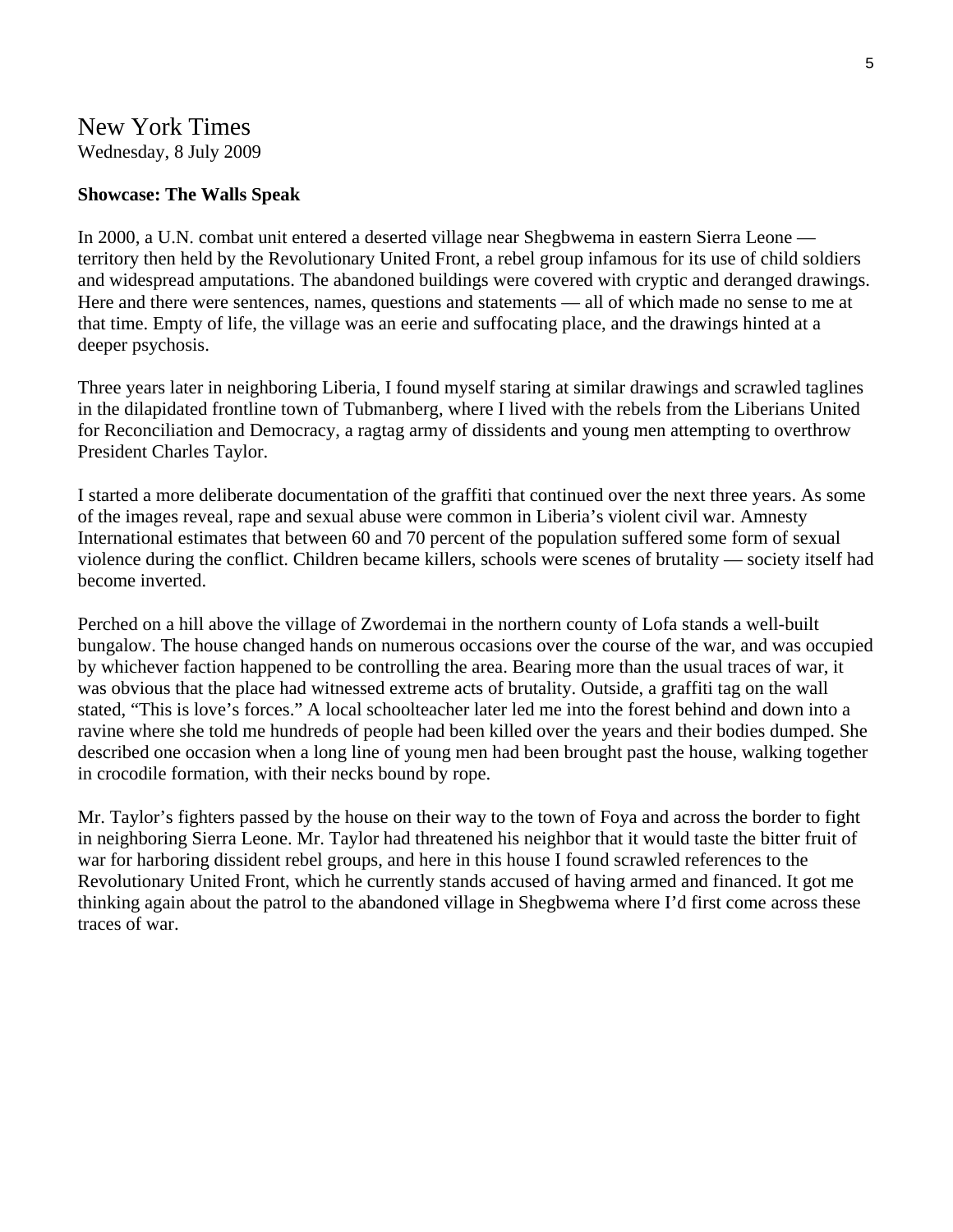#### The New Vision (Uganda) Monday, 6 July 2009

#### **Rugunda has busy month in New York**



Rugunda (centre) addressing the International media recently

#### **By Fortunate Ahimbisibwe**

THE United Nations Security Council will this month debate the post-conflict rebuilding of northern Uganda as well as the conflicts in Somalia and Darfur.

Uganda's permanent representative to the UN, Dr. Ruhakana Rugunda, will have a busy month as president of the world's most powerful organ, the Security Council.

According to the UN, this month will be significant because the regional issues of interest to Uganda including Somalia, Sudan and the DRC, will come up for discussion.

Uganda assumed the presidency of the council on July 1.

On July 22, the Council will hold a Thematic Debate on Post-Conflict Peace Building, presided over by foreign minister Sam Kutesa.

The council will consider the Secretary General's report on post-conflict and peace building, according to a statement from the UN.

The council will also be briefed by the Secretary General's Special Envoy for LRA Affected Areas, former Mozambican president Joaquim Chissano on July 15.

Rugunda has already held bilateral meetings with other permanent representatives and council members.

On Thursday, the council will debate the Somalia issue with the intention of highlighting the precarious situation in the country.

On Friday, the council will consider the Secretary General's three month regular report on the DR Congo and activities of the United Nations Organisation Mission in DR Congo (MONUC).

Other issues to be addressed are peace in the Great Lakes region, Chad, Cote Devoir and Sudan,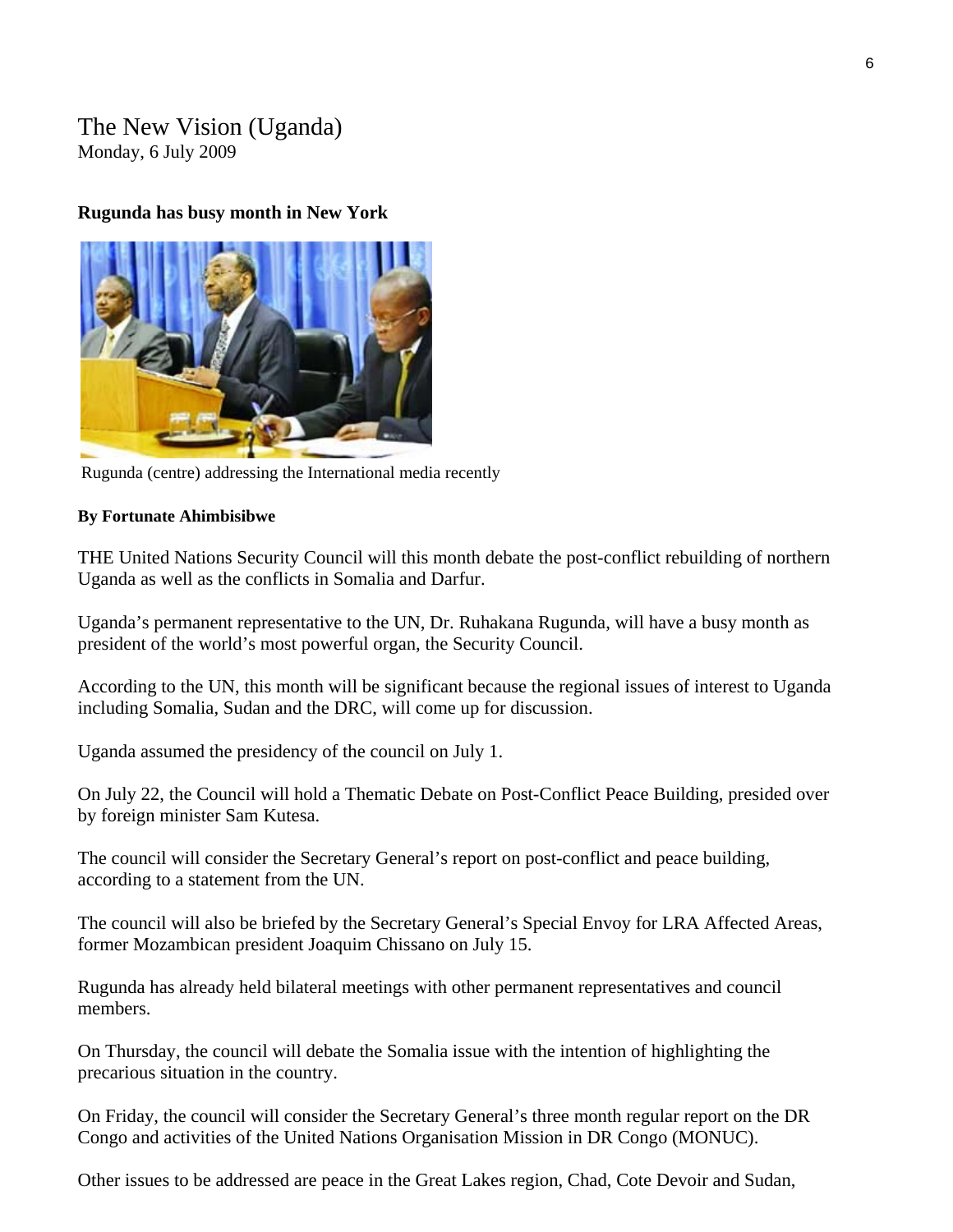where the UN has peacekeeping forces.

Rugunda said drug trafficking, especially in West Africa and the Middle East and Lebanon will also be discussed.

The council will be briefed on July 16 by the Prosecutor of the Special Court for Sierra Leone on the work of the court, including the progress of trials like that of former Liberia president Charles Taylor.

Ugandan won a non-permanent seat on the UN Security Council earlier this year. It will serve a twoyear term, in which it will represent the African region.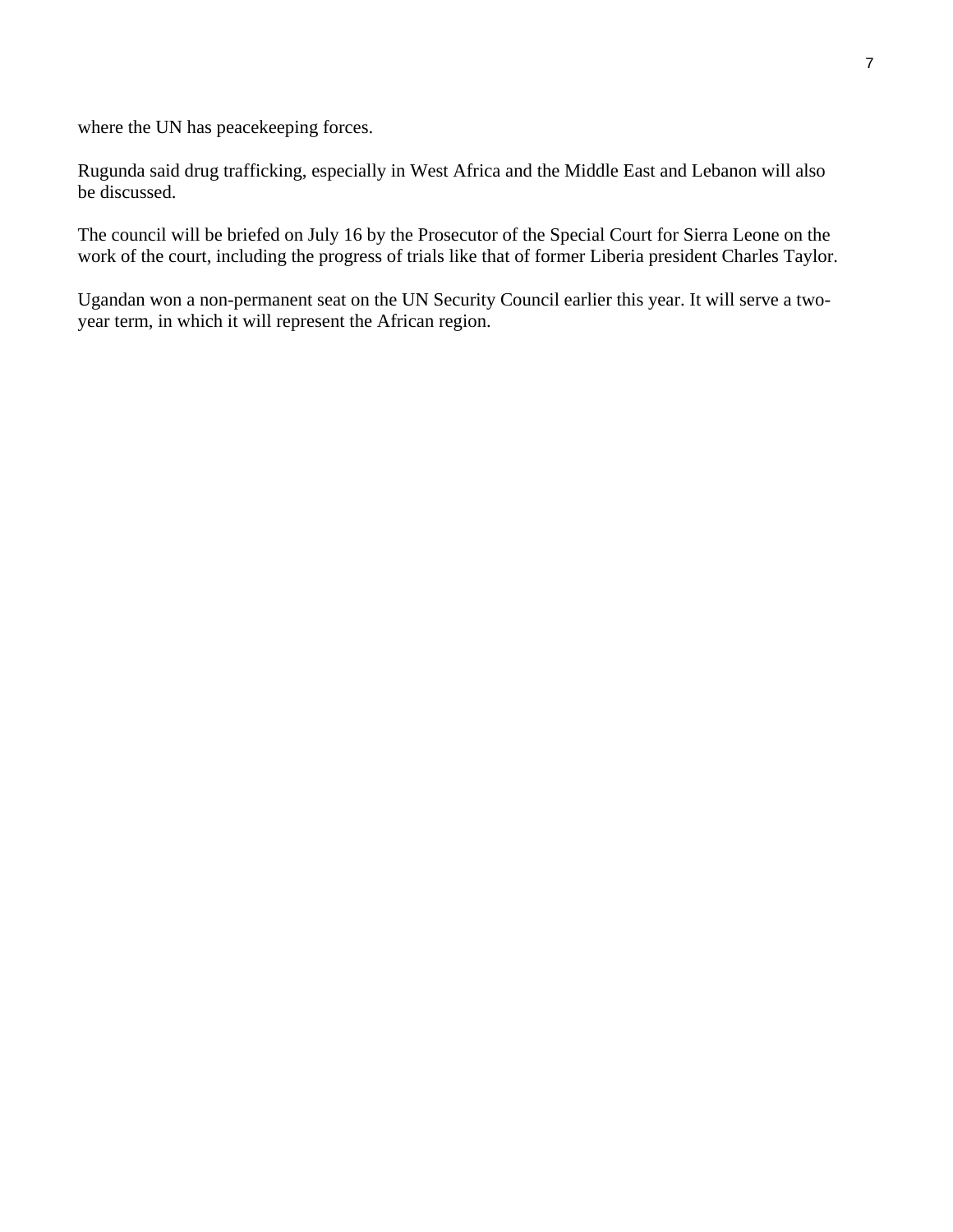

United Nations Mission in Liberia (UNMIL)

#### **UNMIL Public Information Office Media Summary 07 July 2009**

*[The media summaries and press clips do not necessarily represent the views of UNMIL.]* 

#### **International Clips on Liberia**

## **Commission: Bar Liberian president from office**

Source: AP Online Regional - Africa Date: July 07, 2009

MONROVIA, Liberia\_Liberia's truth and reconciliation commission has recommended barring President Ellen Johnson Sirleaf and dozens of other high-profile figures from public office for 30 years for supporting armed groups in the country's civil wars. Sirleaf, 70, acknowledged before the commission in February that she gave up to \$10,000 to a rebel group headed by Charles Taylor. Sirleaf said the money she sent while an expatriate was meant for humanitarian services and that she was never a member of the group, the National Patriotic Front. Taylor is viewed by many as the chief architect of Liberia's civil wars. His men are accused of systematic rape, razing villages, targeted assassinations and cannibalism. He won a much-criticized presidential election in 1997 and led the country for five years, before being forced into exile in 2003 by a different rebel group. Prosecutors in The Hague say that from Liberia he controlled brutal militias in Sierra Leone notorious for grisly slayings and hacking off the limbs of their victims. He faces 11 counts of war crimes and crimes against humanity including murder, terrorism, rape and using child soldiers.

# **Liberia's leader 'should resign'**

BBC Tuesday, 7 July 2009 15:02 UK

Liberia's opposition has called on President Ellen Johnson-Sirleaf to step down after the truth commission said she should be bared from public office. "The presidency has been brought to public disrepute," said Acarious Gray, from former footballer George Weah's Congress for Democratic Change party. However, Information Minister Laurence Brople said Mrs. Johnson-Sirleaf was continuing to work as normal. The commission said she should be barred over her ties to Charles Taylor. Mrs. Johnson-Sirleaf has always admitted that she had backed the former warlord's rebellion 20 years ago. The House of Representatives is due to debate the Truth and Reconciliation Commission's report on Tuesday. The recommendations could become law if parliament, in which the opposition has a majority, decides to adopt them. Mrs. Johnson-Sirleaf defeated Mr. Weah in a runoff in 2005 elections after the end of 14 years of conflict in Liberia.

## **Opinion Divided On Truth And Reconciliation Findings**

Monrovia, Jul 07, 2009 (UN Integrated Regional Information Networks/All Africa Global Media via COMTEX) -- In Liberia public opinion is divided on the recommendations of the Truth and Reconciliation Commission, based on four years of investigations into violations of human rights and humanitarian law during the country's civil conflict. The commission (TRC), which published its recommendations on 1 July, includes President Ellen Johnson Sirleaf among 50 Liberians who should be subject to public sanctions for their association with perpetrators of war crimes. The TRC recommends an amnesty for children involved in armed conflict; institutional reform to promote good governance and human rights; a national mechanism for traditional dispute resolution; and reparations to communities and individuals who suffered in the war.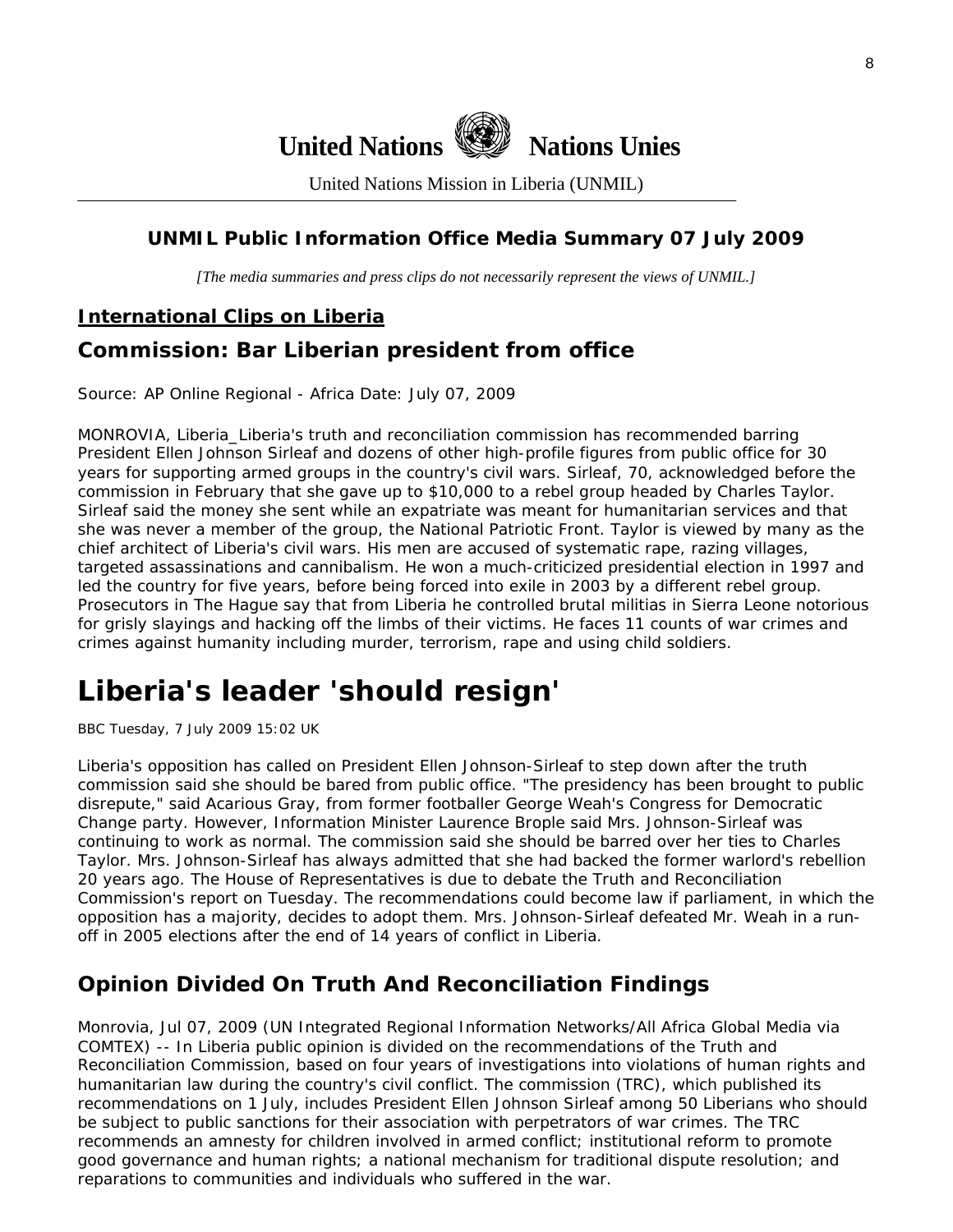#### **International Clips on West Africa**

#### **Thai diplomat appointed to second term as head of UN trade agency**

New York\_(dpa) \_ The United Nations General Assembly on Monday confirmed Supachai Panitshpakdi of Thailand as head of the UN Conference on Trade and Development (UNCTAD) for a second, four-year term. The new term begins on September 1 for Supachai, who was Thailand's deputy prime minister and minister for commerce before he became secretary general of the World Trade Organization (WTO) in Geneva from 2002 to 2005. He became head of UNCTAD in 2005 after leaving WTO. He was recommended by UN Secretary General Ban Ki-moon to serve a second term at the Geneva-based UNCTAD. However, Supachai's confirmation for a second term did not go smoothly. Ivory Coast had fielded a candidate, who failed to get support from the 192-nation assembly. Ivory Coast criticized the selection process for the post as unfair to Africa, which demanded a balanced regional representation in UNCTAD.

#### **Local Media – Newspaper**

#### **"Principal" Signatories to CPA Reject TRC Report**

(The Inquirer, Daily Observer, The Analyst, New Democrat, The News)

- "Principal" signatories to the Comprehensive Peace Agreement (CPA) have officially rejected the TRC final report.
- The signatories said the report falls short of the mission of the CPA and described it as antipeace.
- They said the TRC was intended to help forge peace, stability, healing and national reconciliation amongst Liberians and not prosecution.
- According to the signatories, the TRC failed to follow its mandate but chose to pursue its personal agenda.
- The group's statement was read by the leader of the defunct Movement for Democracy in Liberia (MODEL), Thomas Yaya Nimely.
- However, the former warring faction leaders said the TRC report would in no way constrain them to go back to war.
- They called on the Legislature and the Supreme Court to review the TRC report and take the necessary actions to move the country forward.

#### **Presidential Press Secretary Say TRC Report Not "Law & Gospel"**

(The News, Daily Observer, National Chronicle, Heritage, Inquirer)

- Presidential Press Secretary Cyrus Badio says the final report of the Truth and Reconciliation Commission (TRC) is not "law and gospel".
- The report recommends barring President Ellen Johnson Sirleaf from holding public office for 30 years because of her alleged support of the war.
- Mr. Badio said the Executive Mansion had received the over 300-page document and was reviewing its contents.
- Meanwhile, the National Chronicle quotes President Sirleaf as saying that she would not comment on the report.

#### **U.S. Concern over Senator Johnson's "Threat" of War**

(Daily Observer, New Democrat)

- The United States Government has expressed concern over what they call continuous "threats" made by Senator Prince Johnson, relative to the recommendations contained in the Truth and Reconciliation Commission's (TRC) final report.
- The U.S. government's concern was expressed during a visit to Senator Johnson by U.S. Ambassador to Liberia, Linda Thomas-Greenfield.
- The TRC recommends prosecution for Senator Johnson who headed the defunct rebel Independent National Patriotic Front of Liberia (INPFL).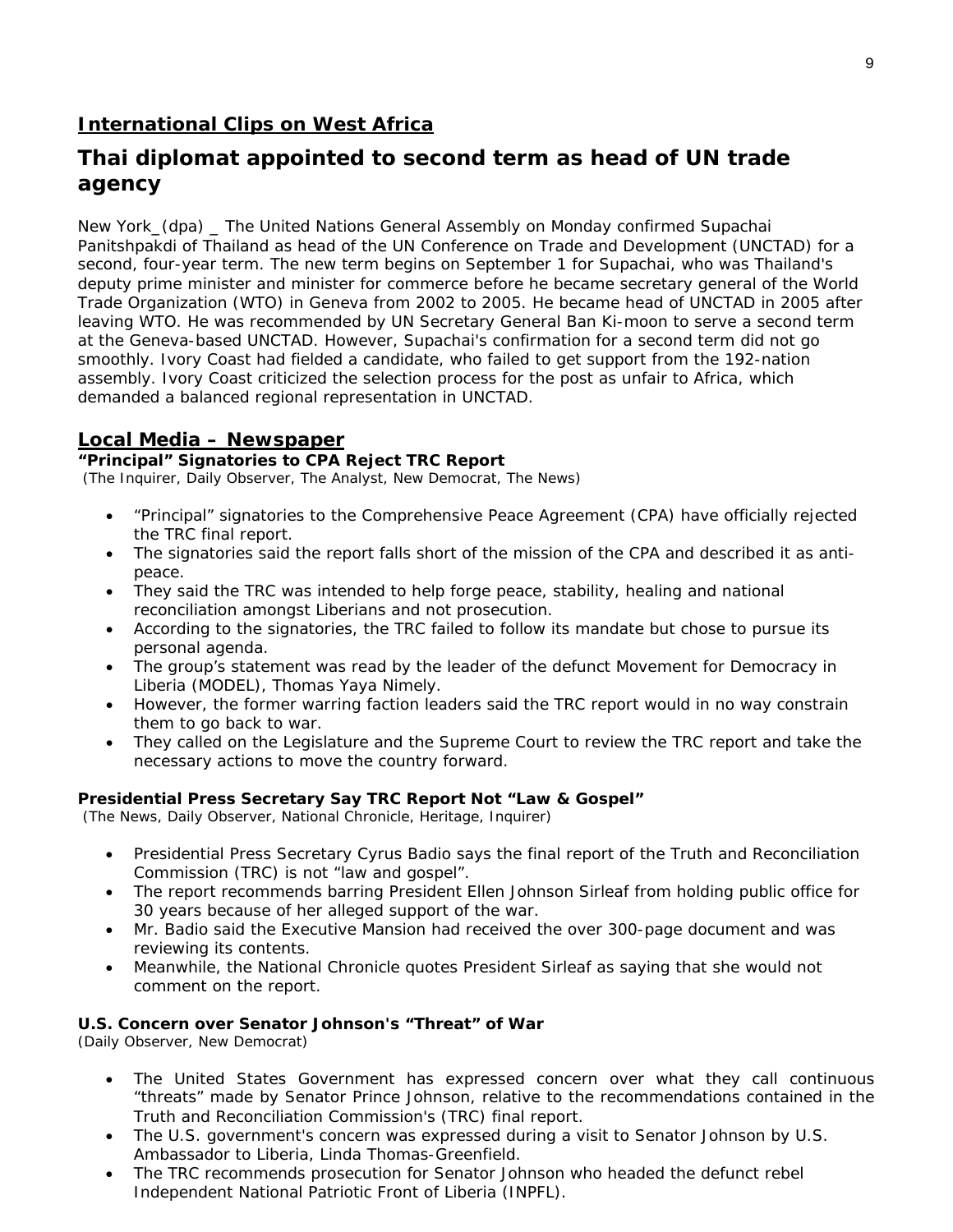• Ambassador Greenfield said during the meeting Senator Johnson clarified that at no time did he threaten to destabilize Liberia again.

#### **SSS Warns Against Intrusion into Presidential Convoy**

(The Inquirer, The Analyst, The News, Daily Observer)

- The Special Security Service (SSS) says it would arrest and forward for investigation anyone found intruding in the Presidential convoy.
- In a release the SSS described as unacceptable the "constant" act of private and commercial vehicles joining the convoy without authorization.
- The Presidential Security guard said the act has the potential to put the lives of the President and members of her family in danger, something it cannot condone.
- The SSS wants all vehicles including those of the United Nations to yield to the constitutional right-of-way given the Presidential convoy.

#### **Police Arrest Nine Suspected Armed Robbers**

(Heritage, The News)

- Police in Monrovia have arrested nine suspected armed robbers.
- According to police spokesman George Bardue, the men were arrested early Sunday morning following a tip-off by police intelligence.
- Eight of the suspects were arrested in the Duport road community while one of them, a Nigerian named Sunny Egai was arrested in the Congo Town area with two single barrel pistols and five live bullets. The men are currently in police custody pending investigation.

#### **House to Debate TRC Report Today**

(Heritage, The News)

- The House of Representatives will today begin discussions on the final report of the Truth and Reconciliation Commission of Liberia (TRC).
- In an interview, House Speaker Alex Tyler said the TRC final report would be put on the floor of the body as part of the usual legislative proceedings.
- Speaker Tyler said the TRC report was formally submitted to the Lower House late last Thursday.
- Already, opposing views are emerging at the Legislature on the report which recommends prosecution of some lawmakers.
- In another development, the House says discussions into the draft budget would continue this week despite the holding of a special session to pass the bill.

#### **TRC Chairman Says More Names to Be Added on TRC List**

(The Inquirer)

- The Truth and Reconciliation Commission says it would as of tomorrow begin editing the Commission's final report and there is a possibility of adding other names to those recommended for prosecution and public sanctions.
- The TRC last Thursday released a list of individuals including high-profile personalities it recommended for prosecution and barring from public office for 30 years for supporting armed groups during the civil war.

#### **General Assembly Approves over US\$585M for UNMIL**

(Inquirer)

• The U.N. General Assembly has passed resolution A/63/903 adopting the approval of US\$585 million for UNMIL for the period 1 July 2009-30 June 2010.

**Local Media – Star Radio** *(culled from website today at 09:00 am)*  **House to Discuss TRC Report Today**   *(Also reported on Sky F.M., Truth F.M. and ELBC)*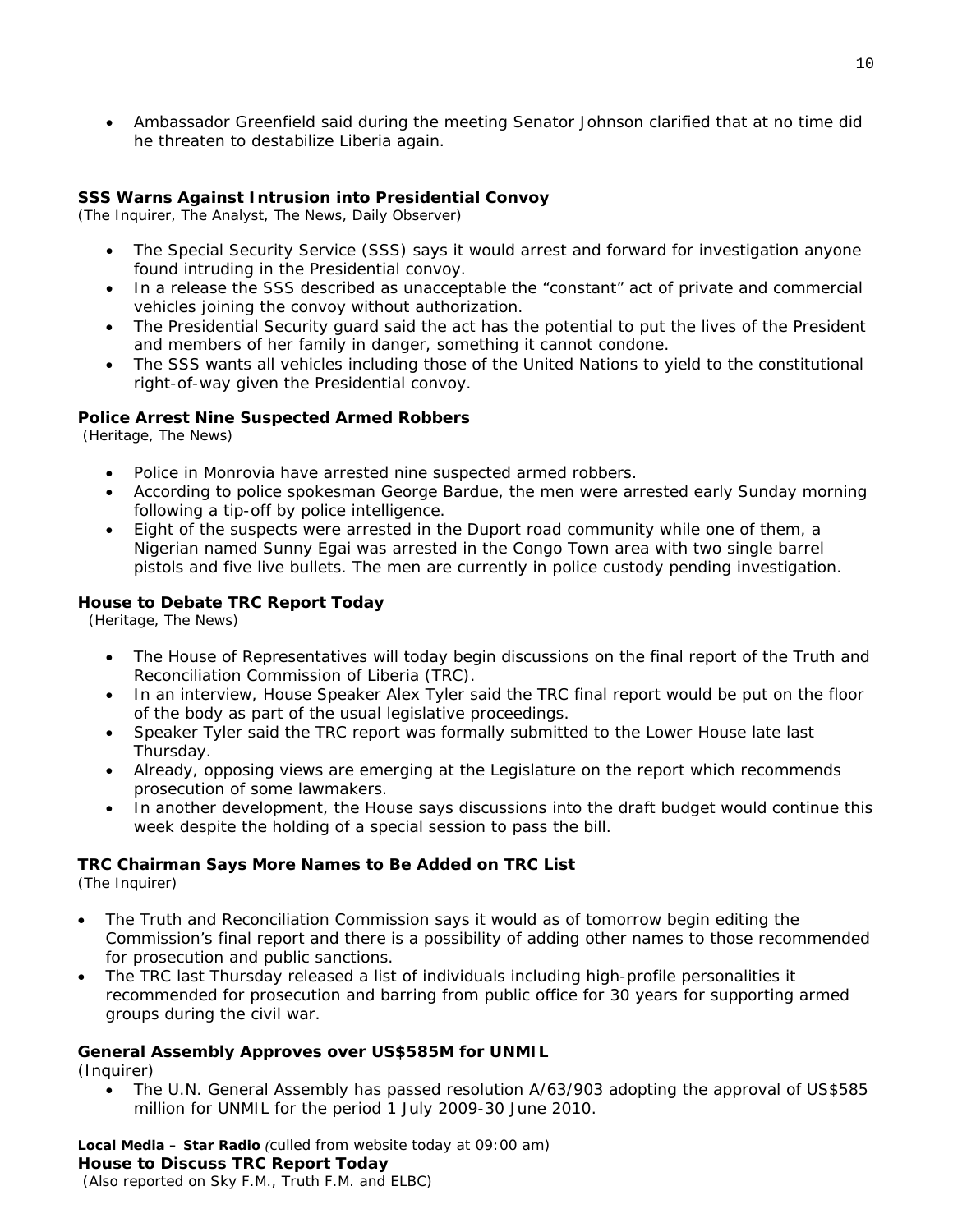#### **"Principal" Signatories to CPA Reject TRC Report**

 *(Also reported on Sky F.M., Truth F.M. and ELBC)*

#### **U.S. Ambassador Concern Over "Threats" Of War by Senator Prince Johnson**

*(Also reported on Sky F.M., Truth F.M. and ELBC)*

#### **Youth group calls for audit of TRC activities**

- The Coalition of Political Party Youth has recommended a forensic audit of the leadership of the Truth and Reconciliation Commission.
- The Youth group believes the TRC needs to be audited in order to account for funds entrusted to the Commission during its tenure.
- In an interview, the President of the group, Daniel Fassah said the audit will determine whether or not public funds were misapplied in the conduct of the Commission's work.
- Mr. Fassah also wants the Senate to refrain from further approval of funds to the defunct TRC pending the conclusion of the proposed audit.

#### **Transitional Justice Working Group Describes TRC Report as Significant Step**

- The Transitional Justice Working Group says the Truth and Reconciliation Commission's final report marks a significant step in fulfilling its mandate.
- In a release, the group called on all stakeholders in the society to carefully read the report and begin a constructive debate on its conclusions.
- The Transitional Justice Working Group said responses to the TRC final report need to be responsible and not reactionary.
- The group hopes government would fast track the reconstitution and operation of the Independent Human Rights Commission that would replace the TRC.
- According to the group, the commission would ensure the TRC recommendations are implemented.
- The Transitional Justice Working Group is a coalition of civil society organizations working on various programs of transitional justice.

*(Also reported on Sky F.M., Truth F.M. and ELBC)*

#### **SSS Warns Against Intrusion of Presidential Convoy**

 *(Also reported on Sky F.M., Truth F.M. and ELBC)*

#### **DEA Wants Anti-Drug Trafficking Law Crafted**

- The Drug Enforcement Agency (DEA) says the lack of an anti-drug trafficking law in the country is hindering the progress of the agency.
- In an interview, DEA Executive Director James Jaddah said the lack of a drug law was aiding the proliferation of harmful drug substances in Liberia.
- Mr. Jaddah called on the Legislature to swiftly pass the drug law of the country saying it would serve as a deterrent to would-be traffickers.

#### **Gunmen Raid Popo Beach Community**

- Gunmen believed to be officers of the Emergency Response Unit have raided several fishermen and business women in the Popo Beach area.
- The victims claimed the seven men were dressed in ERU uniforms and used an ERU pickup during the attack.
- They reported the loss of nearly LD\$15,000 and several other items.
- But Police Spokesman, George Bardue said the police was yet to receive any complaint on the issue and could not comment.

#### **Police Arrest Nine Suspected Armed Robbers**

**Truth F.M.** *(News monitored today at 10:00 am)*  **President Johnson Sirleaf Meets Lorplay Residents**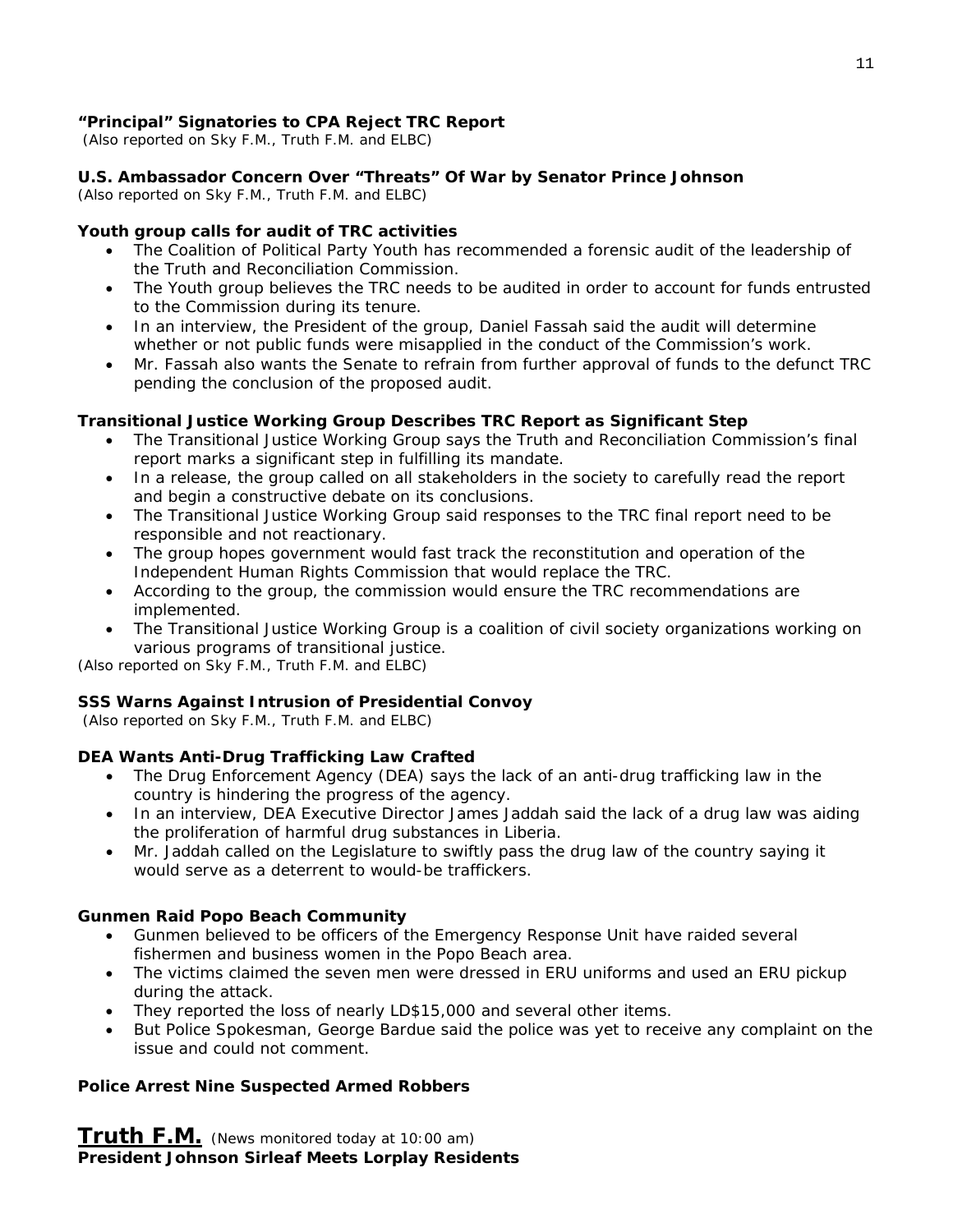- Speaking to a gathering of elders and residents of Lorplay town in Nimba County, President Ellen Johnson Sirleaf said her commitment to the development of Liberia remains strong and unwavering.
- The residents thanked President Sirleaf for constructing the R & J Wilson Maternity Clinic in Lorplay Town in 2001 saying it has addressed their health needs.
- The project was funded by Measuagon, a non-governmental organization founded by the President several years ago which has undertaken development projects around the country.<br>\*\*\*\*  **\*\*\*\***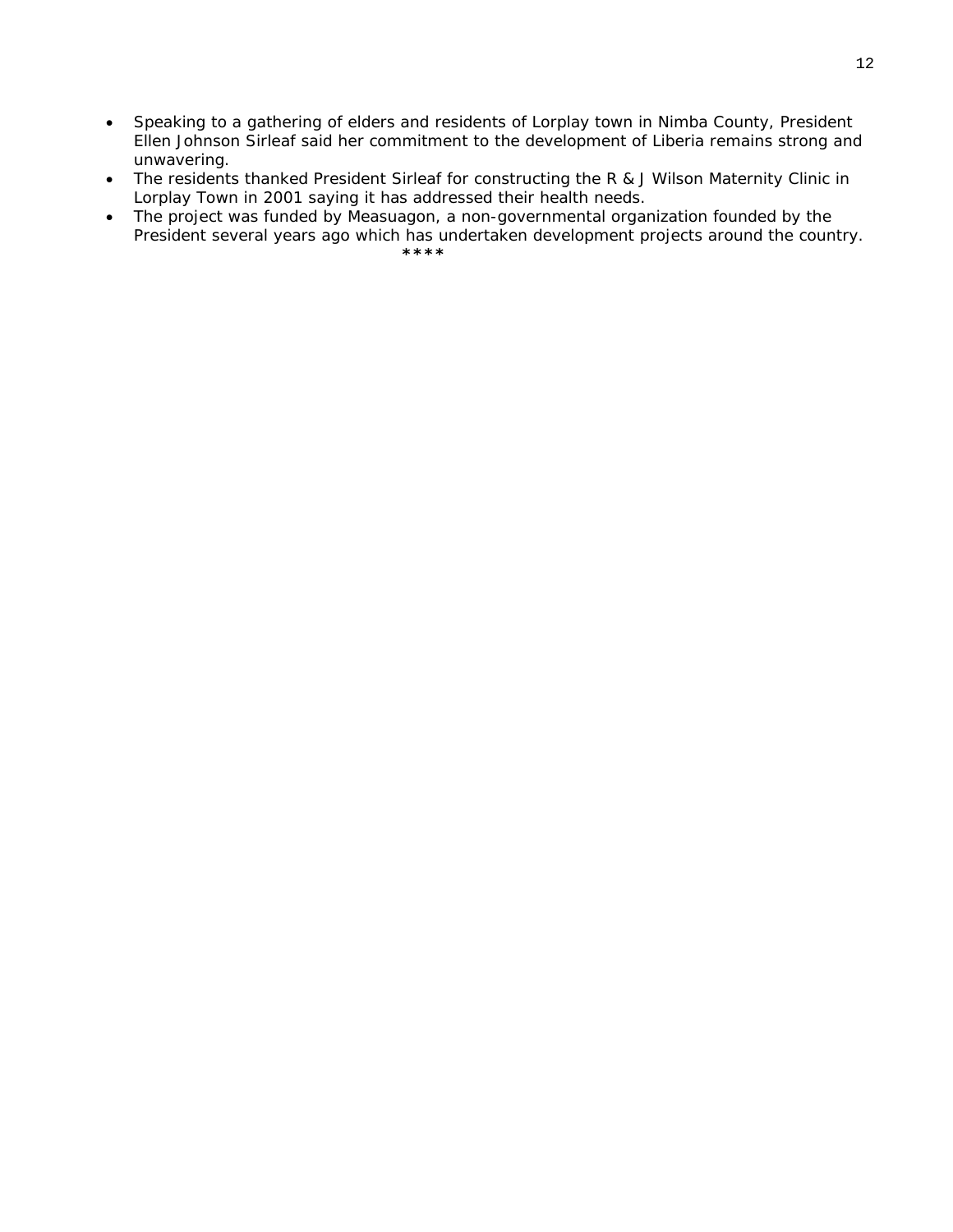Star Radio Tuesday, 7 July 2009

#### **House investigates TRC report**

Written by Julius Kanubah

The House of Representatives has ordered an investigation into the final report of the Truth and Reconciliation Commission submitted to the body.

In its sitting Tuesday, the House mandated its Peace and Reconciliation Committee to conduct the investigation for two weeks.

The House also announced a seven member panel to work with the Peace and Reconciliation Committee to examine the TRC final report.

The Committee and panel would review the TRC final report and the dissenting opinions filed by Commissioners Pearl Browne Bull and Kafumbah Konneh.

The decision of the House followed the formal reading of the letters accompanying the TRC final report to the Legislature.

Attempts by some lawmakers to reject the TRC final report on the basis that it was unedited were rejected.

The TRC stated in its letter that the report presented to the Legislature was unedited pending the printing of the official edited report.

However, the Commission said the content of the unedited report presented to the Legislature would not be changed.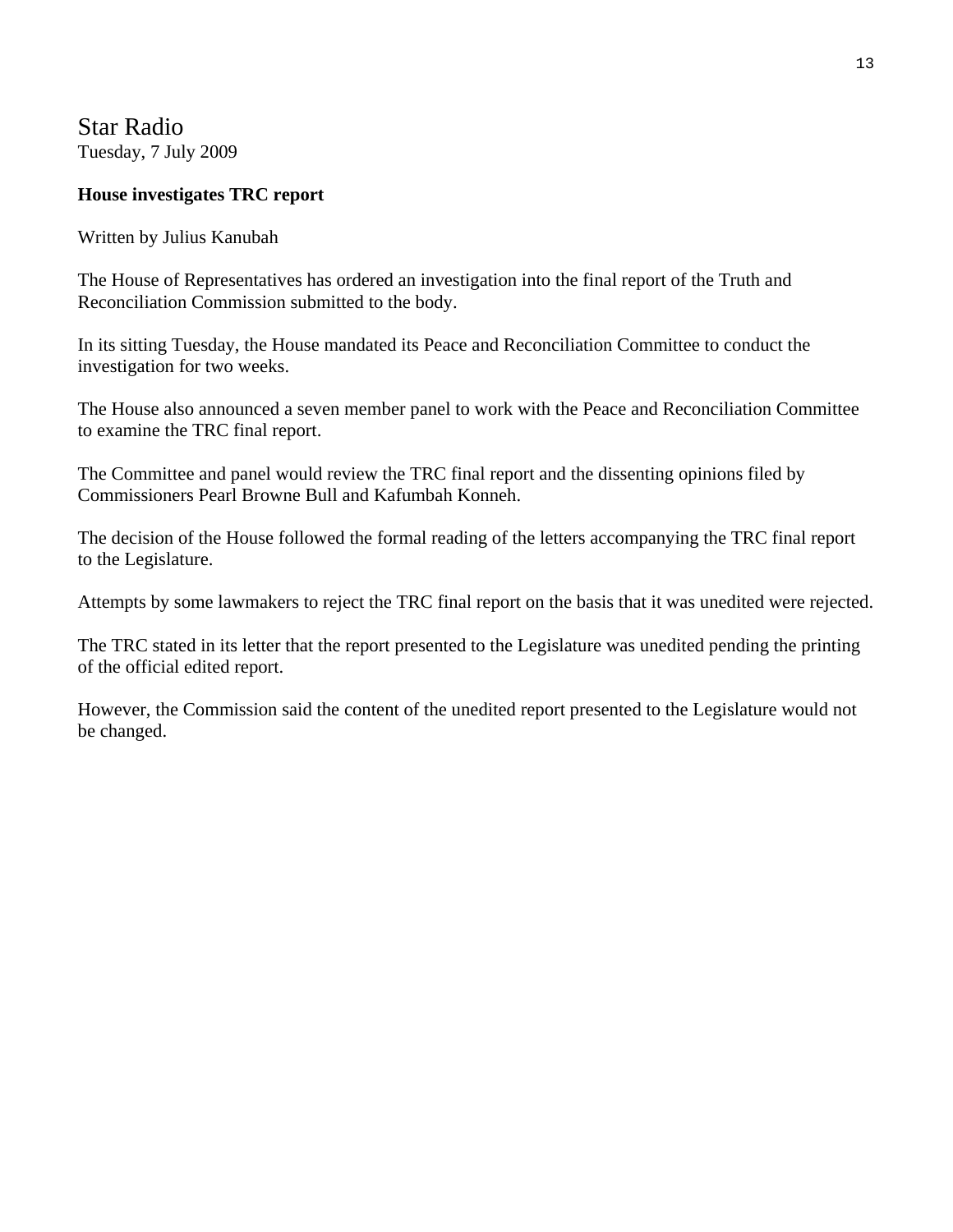# Radio Netherlands Worldwide

Tuesday, 7 July 2009

#### **ICC prosecutor wants Sudan's Bashir for genocide**

By International Justice Desk



Khartoum , Sudan

The prosecutor at the International Criminal Court (ICC) says he has enough evidence to broaden the indictment of Omar al Bashir. He says he can also prove that Sudan's president committed genocide.

Luis Moreno Ocampo urged the ICC's appeals chamber to "determine that there are reasonable grounds to believe that president al Bashir is criminally responsible for the three counts of genocide."

Bashir already faces an ICC arrest warrant for war crimes and crimes against humanity, but the African Union (AU) has said on Friday it would not cooperate with that warrant and again appealed to the United Nations to delay the case.

"The prosecution submitted detailed evidence on the mobilisation and use of the entire Sudanese state apparatus for the purpose of destroying a substantial part of the Fur, Masalit and Zaghawa ethnic groups in the entire region of Darfur during more than six years," Ocampo says.

He urged the appeals chamber to "correct the error" of omitting the genocide counts against Bashir and to remand the case back to the ICC's pre-trial chamber in The Hague.

The initial arrest warrant issued against Bashir for war crimes and crimes against humanity in the western Darfur region between 2003 and 2005 was issued on March 4.

On that occasion the prosecutor implicated the Sudanese leader in the deaths of 35,000 people.

On Tuesday, the prosecutor detailed more evidence to "prove the genocidal intentions of al Bashir."

Bashir has defied the previous arrest warrant by traveling to nations that are not signatories to the world's first permanent war crimes tribunal, before attending last week's AU summit in Sirte, Libya.

Thirty African states have signed the Rome statute creating the court, and have treaty obligations to arrest Bashir if he travels on their territory.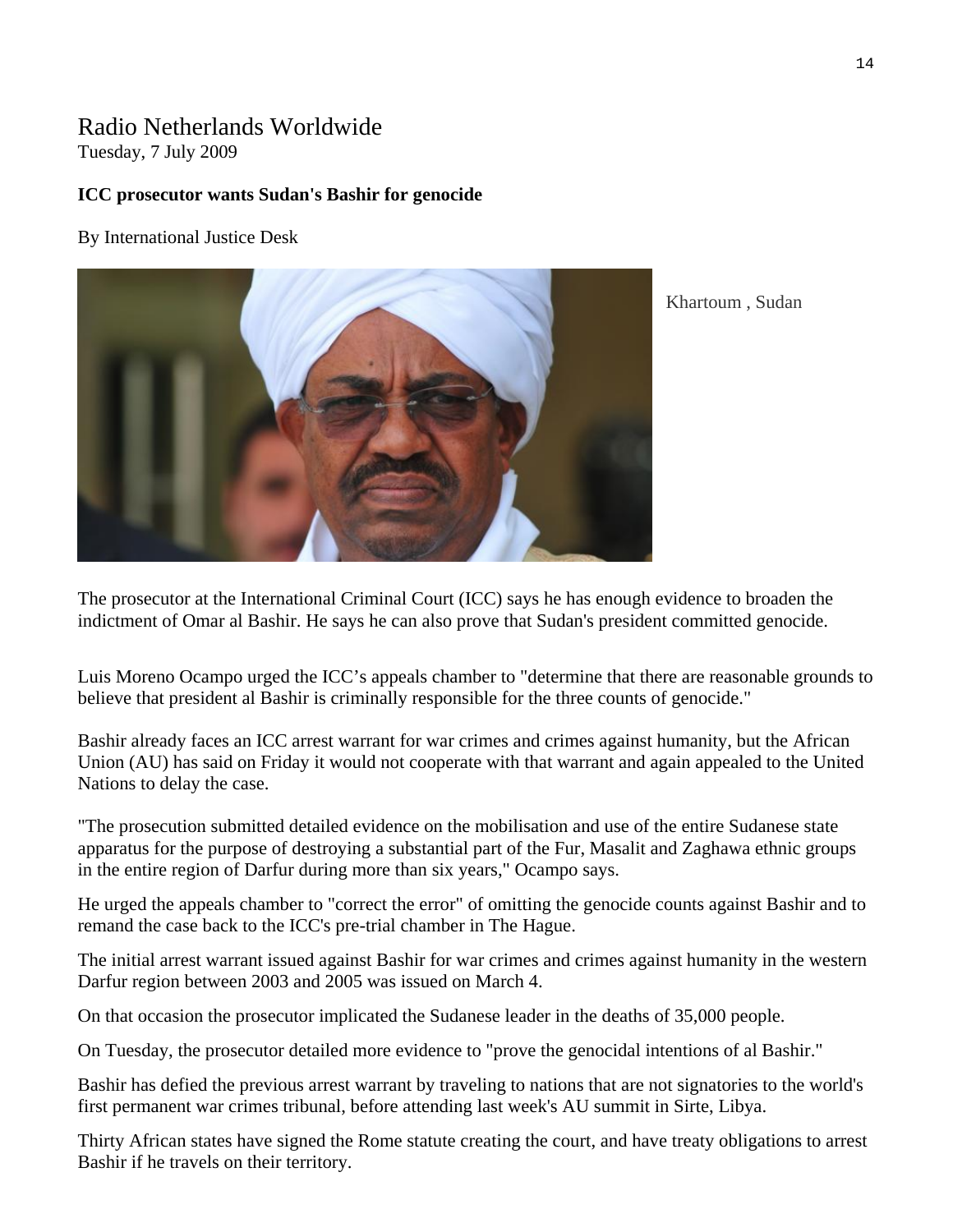But the AU last week backed Libyan leader and current AU chief Moamer Kadhafi, who said the ICC represented a "new world terrorism" and won support from many countries who felt the court was unfairly targeting Africans.

The United Nations (UN) says up to 300,000 people have died and 2.7 million have fled their homes since rebels in Darfur rose up against Khartoum in February 2003.

Sudan's government says 10,000 have been killed.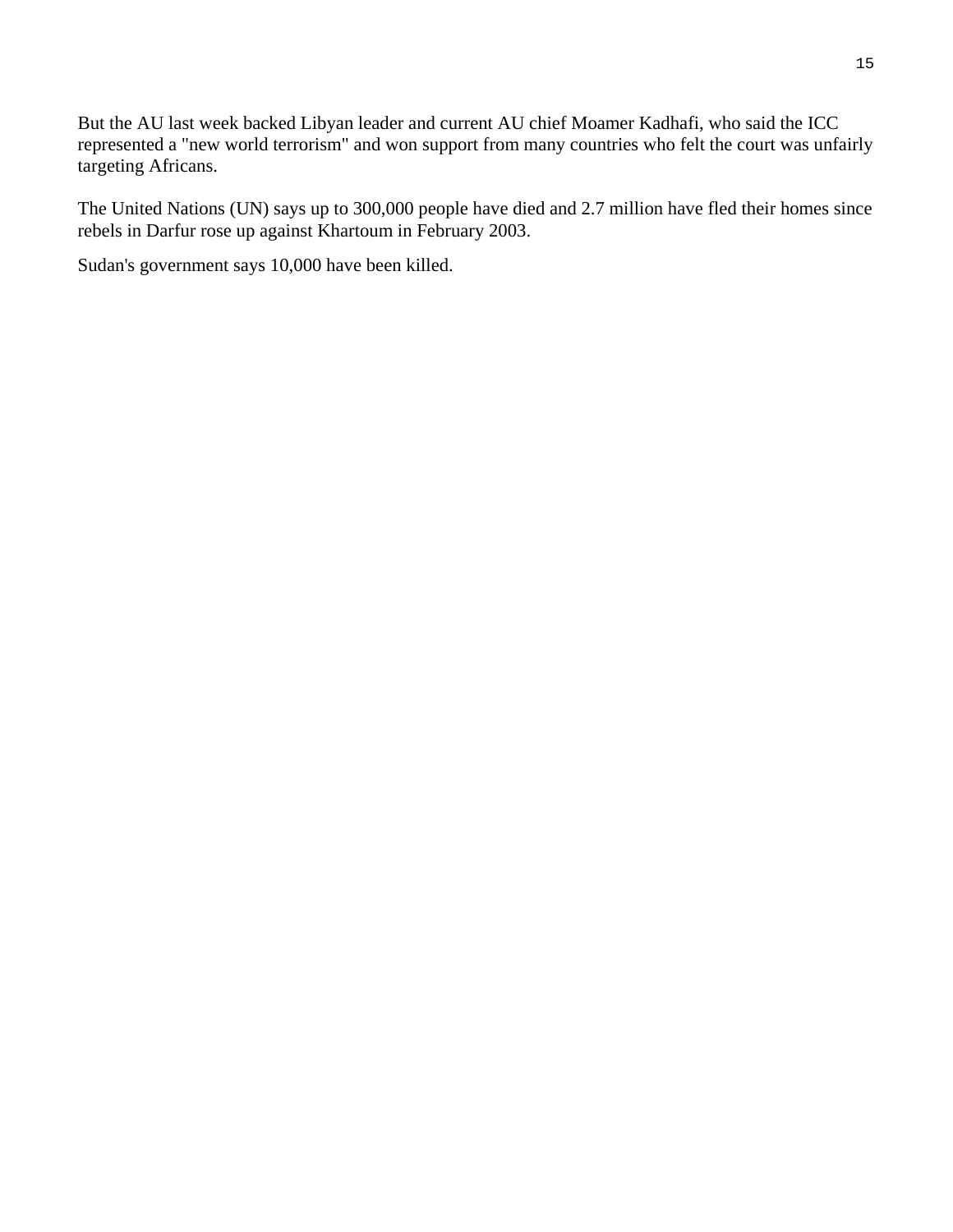#### BBC Online

Tuesday, 7 July 2009

#### **Appeal on Bashir genocide charges**

Prosecutors at the International Criminal Court (ICC) have appealed against the judges' decision not to indict Sudan's president for genocide.

The judges in March said there was insufficient evidence to support the three charges of genocide in Darfur.

However they issued an arrest warrant for Omar al-Bashir on charges of war crimes and crimes against humanity.



**Omar al-Bashir says the charges reflect Western hostility towards Sudan** 

The ICC chief prosecutor is in Ethiopia for talks with the African Union, which says Mr Bashir should not be charged.

At the AU summit last week, African leaders said their request to the UN Security Council to delay Mr Bashir's indictment had been ignored, so they would not help arrest Sudan's leader.

ICC chief prosecutor Luis Moreno-Ocampo, who is pushing for the genocide charges, is on the first leg of a trip to Africa that will also take him to eastern Democratic Republic of Congo.

In his appeal lodged on Monday, it said the prosecution had "submitted detailed evidence on the mobilisation and use of the entire Sudanese state apparatus for the purpose of destroying a substantial part of the Fur, Masalit and Zaghawa ethnic groups in the entire region of Darfur during more than six years".

Mr Bashir has denied all the prosecution's allegations, saying the state has a responsibility to fight rebels who took up arms in Darfur in 2003.

The UN says 300,000 people have died and more than two million fled their homes in that time.

The war crimes court, based in The Hague, has already issued two arrest warrants - in 2007 - for Sudanese Humanitarian Affairs Minister Ahmed Haroun and the Janjaweed militia leader Ali Abdul Rahman.

Sudan has refused to hand them over.

# **ICC's BASHIR CHARGE SHEET War crimes:** Intentionally directing attacks against civilians Pillaging **Crimes against humanity:** Murder Extermination Forcible transfer **Torture** Rape [ICC indictment](http://news.bbc.co.uk/2/hi/africa/7924195.stm)  [Sudan rebels 'use Chad's camps'](http://news.bbc.co.uk/2/hi/africa/8137779.stm)

Mr Moreno-Ocampo has also requested warrants for three Darfur rebel commanders.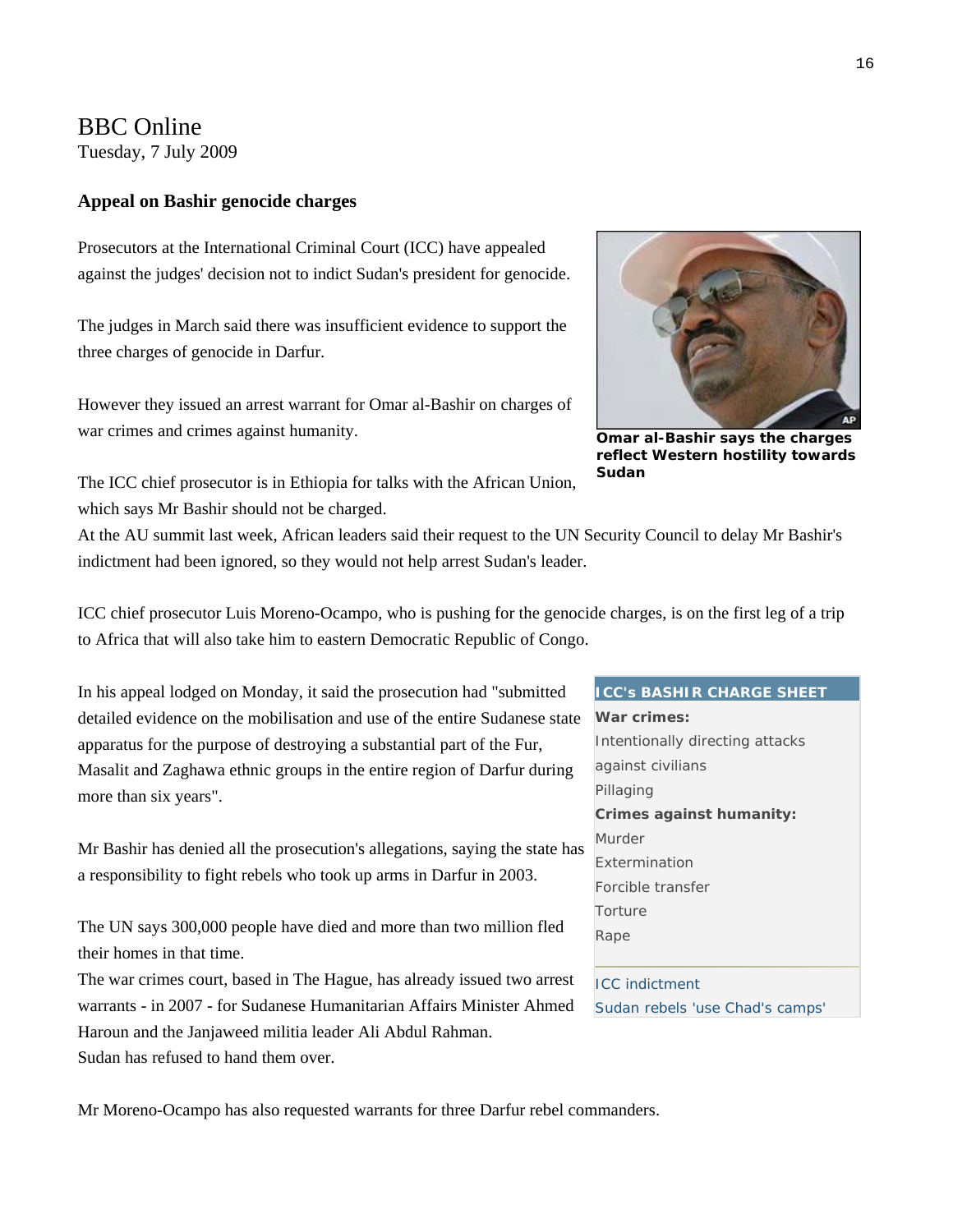# The Independent (UK)

Wednesday, 8 July 2009

#### **New powers to prosecute war criminals living in UK**

Four Rwandans suspected of genocide may face UK trials after loophole is closed

By Cahal Milmo, Chief Reporter



#### **GETTY IMAGES**

Vincent Bajinya, who is also known as Doctor Vincent Brown, Celestin Ugirashebuja and Emmanuel Nteziryayo were arrested in Britain 28 December 2006 after being accused of involvement in the 1994 Rwandan genocide.

Suspected mass murderers and war crimes suspects living in Britain, including four men accused of taking part in the Rwandan genocide, will face prosecution for the first time after the Government announced the closure of a loophole which had made the United Kingdom a haven from justice.

The Justice Secretary Jack Straw unveiled the biggest change in British laws covering crimes against humanity in 20 years, following an outcry over a High Court decision in April not to send four Rwandans resident in the UK back to their home country to face prosecution.

Under the proposals, the law which bars charges relating to any war crime, act of genocide or crime against humanity committed before 2001 will be changed to allow prosecutions for atrocities committed since 1 January 1991, including the Balkan wars and the 1994 conflict in Rwanda, in which 800,000 people were systematically exterminated.

Mr Straw said the change, which will be put before Parliament in the autumn, could lead to "tens" of alleged war criminals and "genocidaires" who have gained British passports or are resident in the UK facing trial in this country.

Anti-genocide campaigners last month unveiled evidence that at least 18 suspects have been using the loophole to live with impunity in Britain, including an alleged torturer from Robert Mugabe's Zimbabwean regime, a suspected member of a notoriously cruel group of fighters in Sierra Leone and an Afghan police chief accused of commissioning torture.

Gordon Brown, who was hosting the Rwandan President Paul Kagame at Downing Street, said the proposals meant the "message to anyone suspected of genocide now living in the UK is simple: your time is up. You may have run from responsibility, but you can no longer hide from justice".

The most significant change in legislation allowing prosecution for atrocities committed outside British borders since the 1991 War Crimes Act, it will lead to calls for the re-establishment of a specialist Scotland Yard unit to investigate genocide suspects.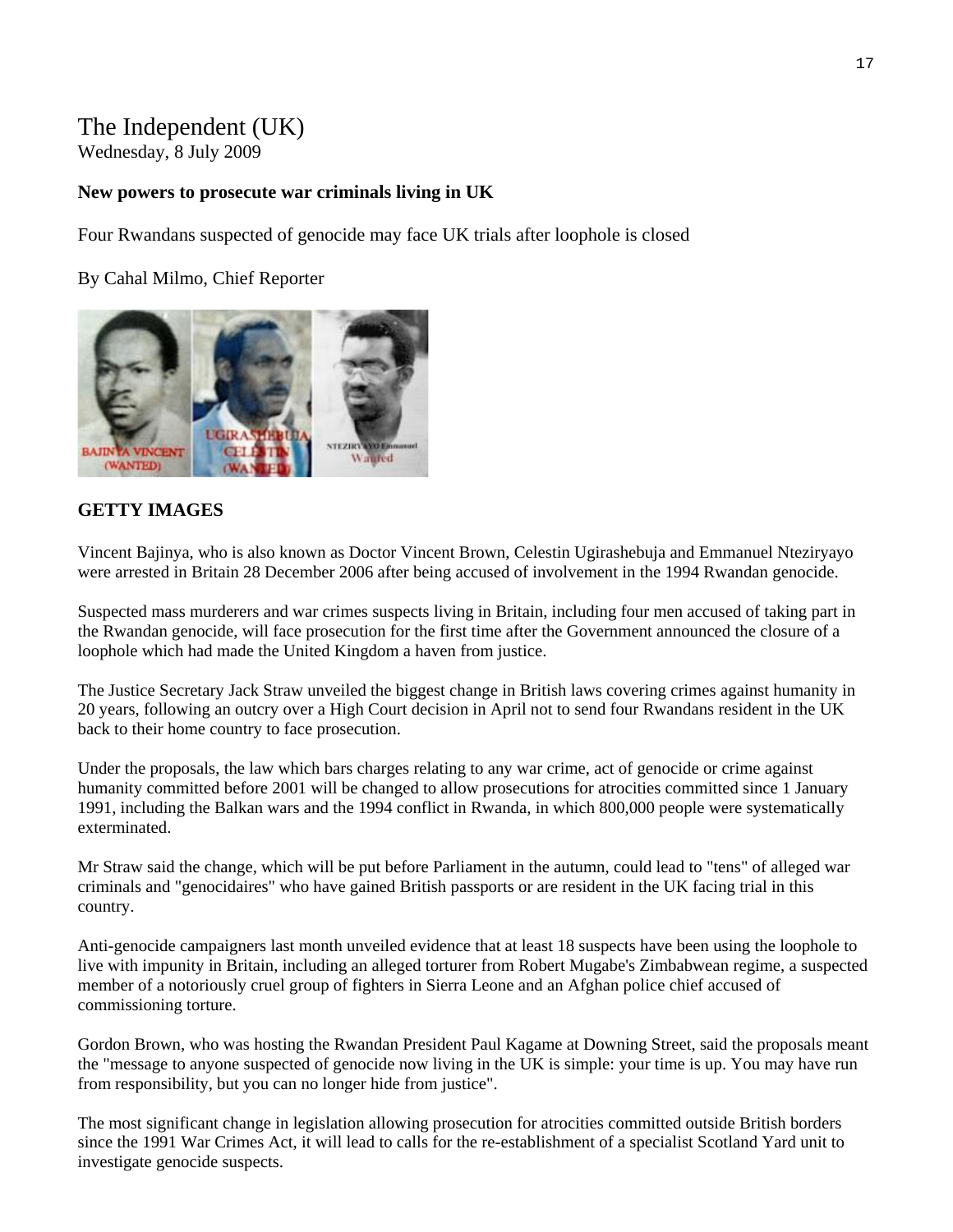The Aegis Trust, which campaigns against genocide, reported last month that about 300 people suspected of war crimes or genocide trying to enter Britain had been referred for further investigation since 2004 but only 22 cases had been handed to the police.

Among the first likely to be considered for prosecution in the UK will be the four Rwandans – Vincent Bajinya, Celestin Ugirashebuja, Charles Munyaneza and Emmanuel Nteziryayo – arrested in 2006 at their homes across Britain on suspicion of playing key roles in the genocide of Tutsis and moderate Hutus in 1994. All four denied wrongdoing. Mr Ugirashebuja was detained after he was traced by The Independent to Walton-on-the-Naze in Essex, where had been living with his wife since 2000, finding employment as a care worker and becoming a stalwart of his local Anglican church.

A decision by the then-Home Secretary Jacqui Smith to allow the extraditions was thrown out by the High Court in April after judges ruled there was "a real risk they would suffer a flagrant denial of justice" if returned to Rwanda.

That ruling, announced on the 15th anniversary of the start of the genocide, sparked calls for urgent reform after critics said it confirmed Britain's status as a "safe haven" from justice because suspects could neither be sent home to face trial nor face prosecution in the UK for any offence pre-dating 2001.

Mr Straw said: "It's extremely important that a strong and principled message goes out that there are not going to be any safe havens for people who have committed these kinds of crimes."

There was concern that the Government had not gone far enough: it refused to change the law so that the mere "presence" of a suspect on British soil, visiting on holiday or for business, was sufficient grounds for arrest and prosecution.

Redress, which campaigns against torture, said visitors to the UK such as Felicien Kabuga, the alleged chief financier of the Rwandan genocide, and Chucky Taylor, the son of the former president of Liberia Charles Taylor and an alleged torturer, will still slip through the net.

The Rwandan Four: Fugitives from justice?

#### **Vincent Bajinya, 48**

The most senior of the alleged Rwandan "genocidaires", Dr Bajinya is rated as a "category one" offender by the Kigali authorities. He is accused of organising the murderous Interahamwe militias and manning road blocks where hundreds of Tutsis were hacked to death with machetes. A medical doctor, he came to Britain and began working for a charity in London helping victims of torture. After gaining British citizenship, he changed his name to Vincent Brown.

#### **Celestin Ugirashebuja, 56**

The care worker from Walton-on-the-Naze, Essex, is accused of having been a "bourgmestre" or local mayor in the rural commune of Kigoma. In 1994, he allegedly chaired meetings in which he exhorted the killing of Tutsis. At one village he is accused of using his authority to persuade Tutsi residents to return home, after which they were all slaughtered.

#### **Charles Munyaneza, 51**

The cleaner from Bedford is accused of organising the training of Interahamwe militias in his commune in southern Rwanda. When the genocide began, he allegedly used his role as bourgmestre to set up and supervise road blocks where Tutsis were stopped. Once the Tutsis were identified from their identity cards there were led off to be killed by Interahamwe.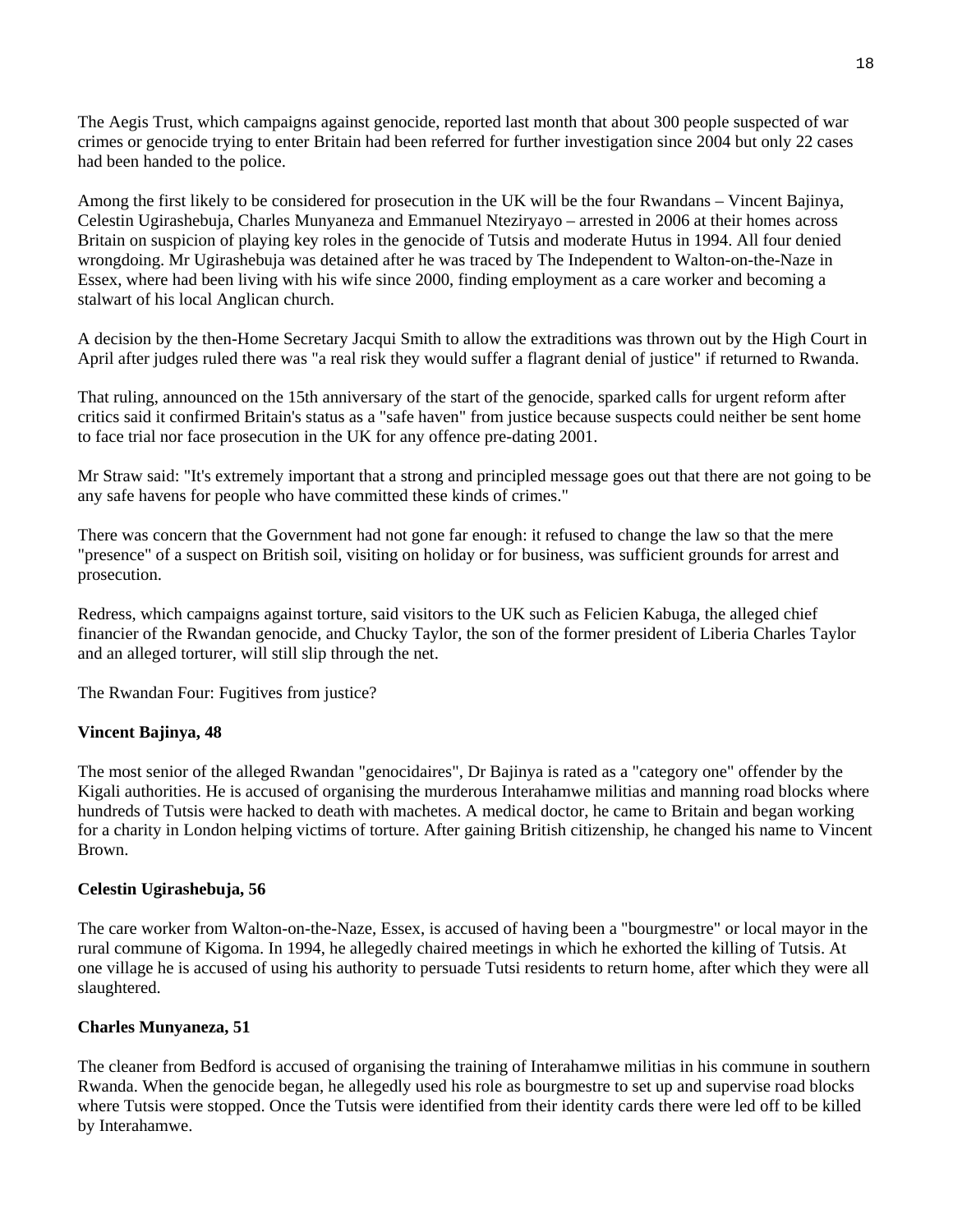#### **Emmanuel Nteziryayo, 51**

The jobless father-of-five, who lives in Manchester, was accused of handing out weapons and overseeing roadblocks in Mudasomwa commune, where he was bourgmestre. Prosecution files claim he once drove Tutsis to a police station to be killed. He claimed asylum when he arrived in Britain and was granted leave to remain.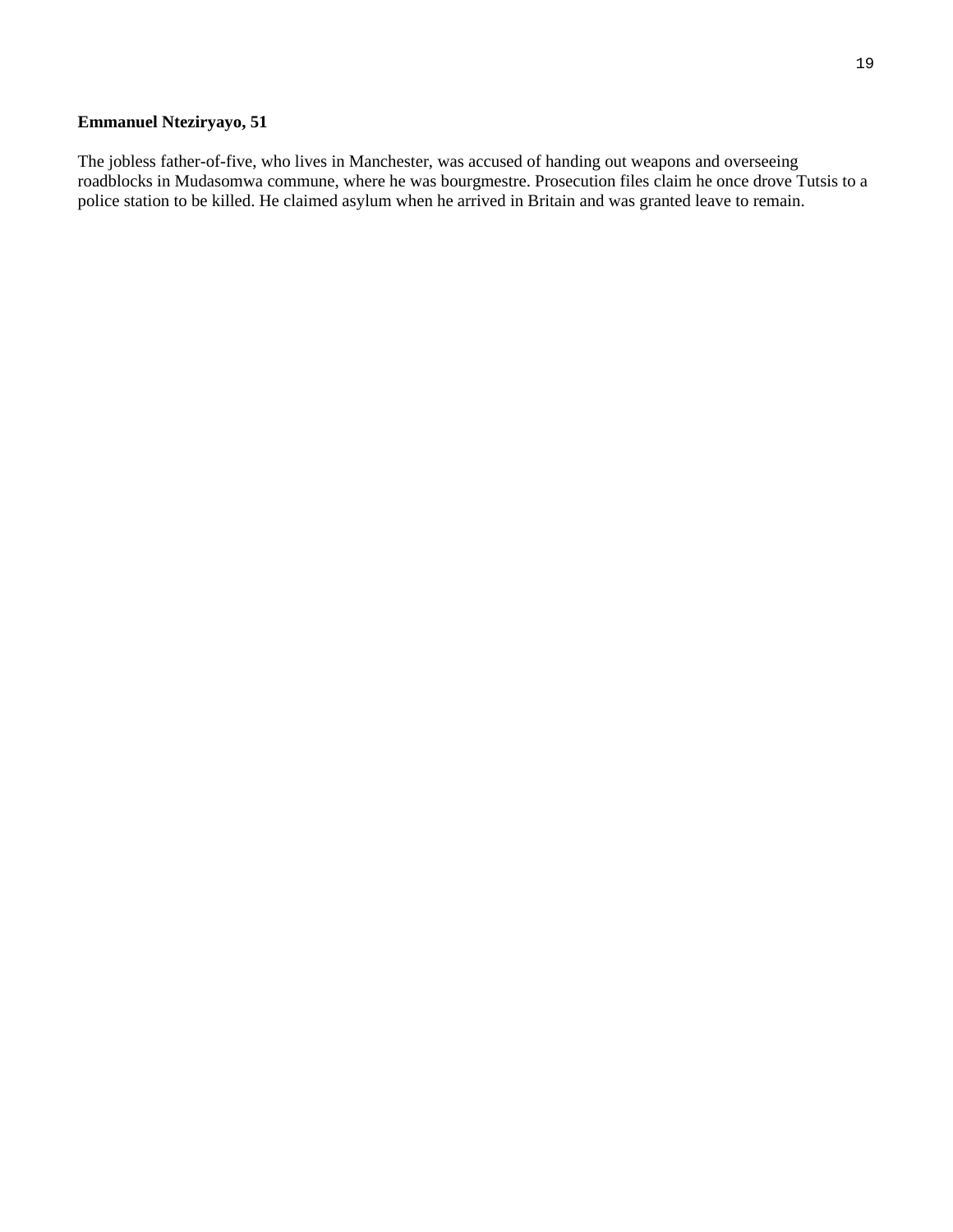# Daily Nation (Kenya)

Tuesday, 7 July 2009

#### **Kenya: I Am Ready to Face the ICC, Declares Raila**

#### Lucas Barasa

Nairobi — Prime Minister Raila Odinga has declared that he is ready to face the International Criminal Court as debate on where poll chaos architects should be tried heightened.

Speaking in London, on his way home from Germany, Mr Odinga said he had no problem explaining to the ICC whatever it wanted to know.

"We have not been involved in any kind of criminal activity. We want to put these things behind us. There's too much speculation," Mr Odinga told NTV in an interview.

Mr Odinga and President Kibaki have been pushing for a special local tribunal to try the suspects as recommended by the Waki report.

But Parliament has already shot down a Bill that would have seen the establishment of the tribunal. If other attempts to have a local tribunal fail, then the secret list of key suspects will be forwarded to the ICC for action.

On Sunday, our sister paper, the Sunday Nation, reported that even if President Kibaki and Mr Odinga are not on the list of suspects, the ICC could still call them to account for atrocities committed during the post-election violence.

The ICC chief prosecutor, Mr Luis Moreno-Ocampo, could task the two leaders to explain what they knew about the violence that left more than 1,300 people dead and more than 600,000 displaced, and what they did to stop it.

This would be under the principle that those in position of ultimate authority bear responsibility for the actions of their juniors.

The majority of MPs from both sides of the political divide, including some key Cabinet ministers such as Mr William Ruto, have publicly voiced opposition to a local tribunal and instead proposed that the suspects be tried at The Hague.

The MPs argue that local trials would be subject to manipulation.

The ICC law, to which Kenya is a signatory, states: "A superior shall be criminally responsible for crimes within the jurisdiction of the court committed by subordinates under his or her effective authority and control, as a result of his or her failure to exercise control properly over such subordinates."

It is this law that attracted attention from some countries at the African Union Heads of State summit last week. African leaders were annoyed by the warrant of arrest issued by the ICC against Sudanese President Omar al-Bashir.

On Tuesday, Mr Odinga, who spoke to NTV reporter Joe Ageyo, also discounted reports that Kenya had been given an extension to establish a local tribunal.

He said the Kenyan Government has a responsibility to deal with post-election violence issues, adding that "if we do not move forward the ICC will come in".

The PM said if the government does not deal with the issues, the ICC will come in without reference to time limit.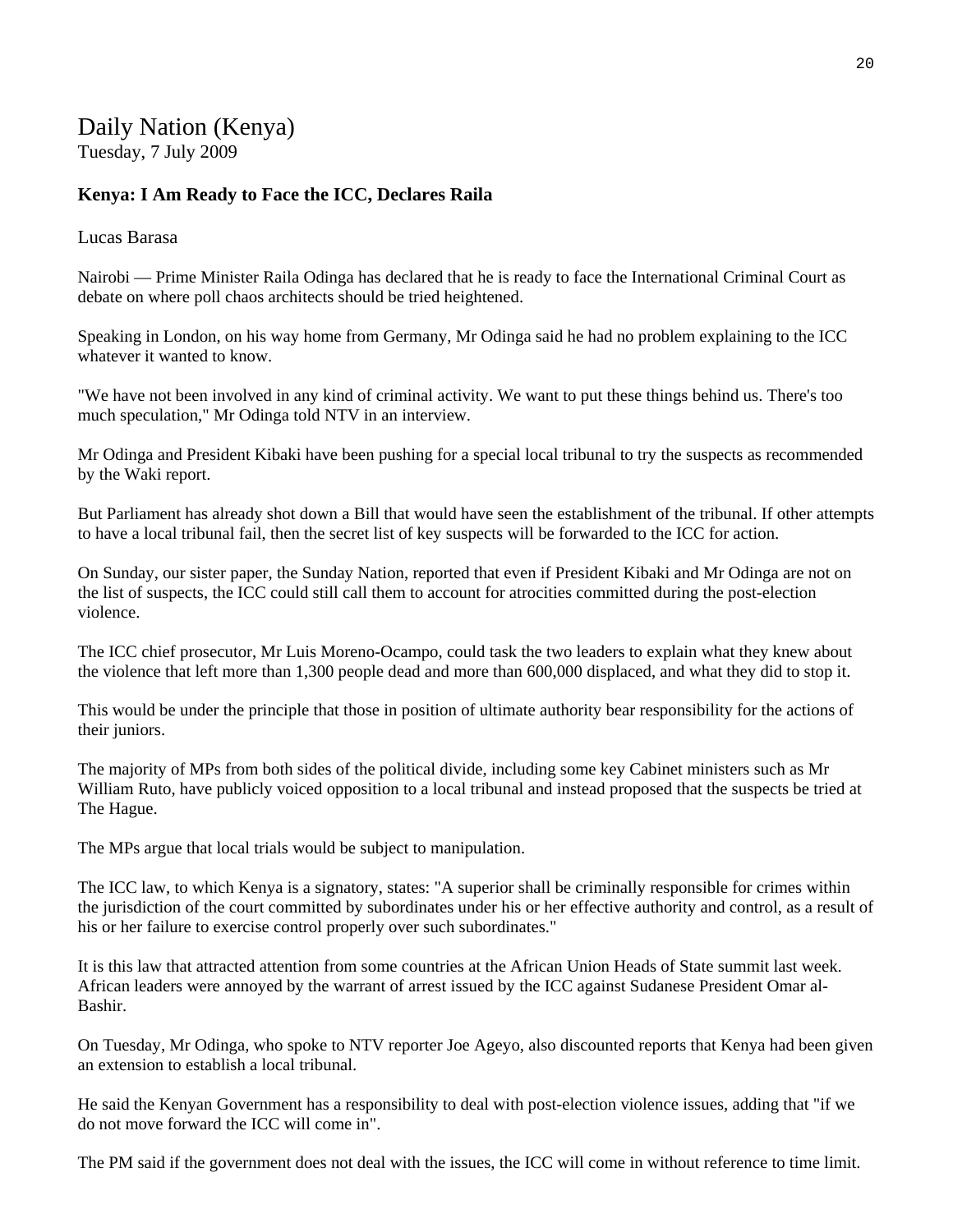Last Friday, it was reported that the ICC prosecutor gave Kenya 12 months to set up a special tribunal, saying his was a court of last resort.

A statement released after a meeting of Kenyan ministers and Mr Moreno-Ocampo said: "If there is no parliamentary agreement, and in accordance with the Kenya Government's commitment to end impunity of those responsible for the most serious crimes, the Government of Kenya will refer the situation to the prosecutor in accordance with Article 14 of the Rome Statute."

On Tuesday, Imenti Central MP Gitobu Imanyara criticised an agreement between the government and Mr Moreno-Ocampo that instead of the envisaged special tribunal, suspects could be subjected to the Truth, Justice and Reconciliation Commission or tried by a special division of the High Court.

Mr Imanyara said MPs will oppose the move. "The government had an opportunity at an early stage but rejected it. It is too late for it to now seek an alternative," he said.

Mr Imanyara said MPs wanted the perpetrators to be tried at ICC because the option was contained in the Waki report.

He said the government rejected proposals for the establishment tribunals modelled on the Sierra Leone and Arusha-based Rwanda tribunals.

Mr Imanyara cited the rot in the judiciary and arrests of wrong people following the Kiambaa killings as a sign that Kenya was not ready to try the suspects locally.

Separately, Gachoka MP Mutava Musyimi said Parliament was not the sole repository of wisdom and called for broad consultations to agree on where the suspects should be tried.

"While discussion must take place among political leaders, there is value in consulting other sectors of society and tapping into their experience and wisdom," he said and called on the parliamentary committee on legal affairs to lead the process.

He said voting for the defeated special tribunal Bill in February was done before consultations.

However, German ambassador Walter Lindner supported the local tribunal. He said the process will not be manipulated as the international community will be involved.

According to the International Centre for Policy and Conflict (ICPC) executive director Ndung'u Wainaina, the government is unwilling or unable to bring to justice perpetrators of post-election violence to eradicate widespread impunity.

#### Last minute

The government, he said, had six months after the defeat of the special tribunal Bill to hold meaningful consultations and come up with a new legal framework for a credible tribunal.

"Instead of doing so, it has waited until the last minute to seek extension of time allocated to enact the tribunal."We urge Mr Annan and the ICC to send a strong message to the government that impunity will not be tolerated," he said.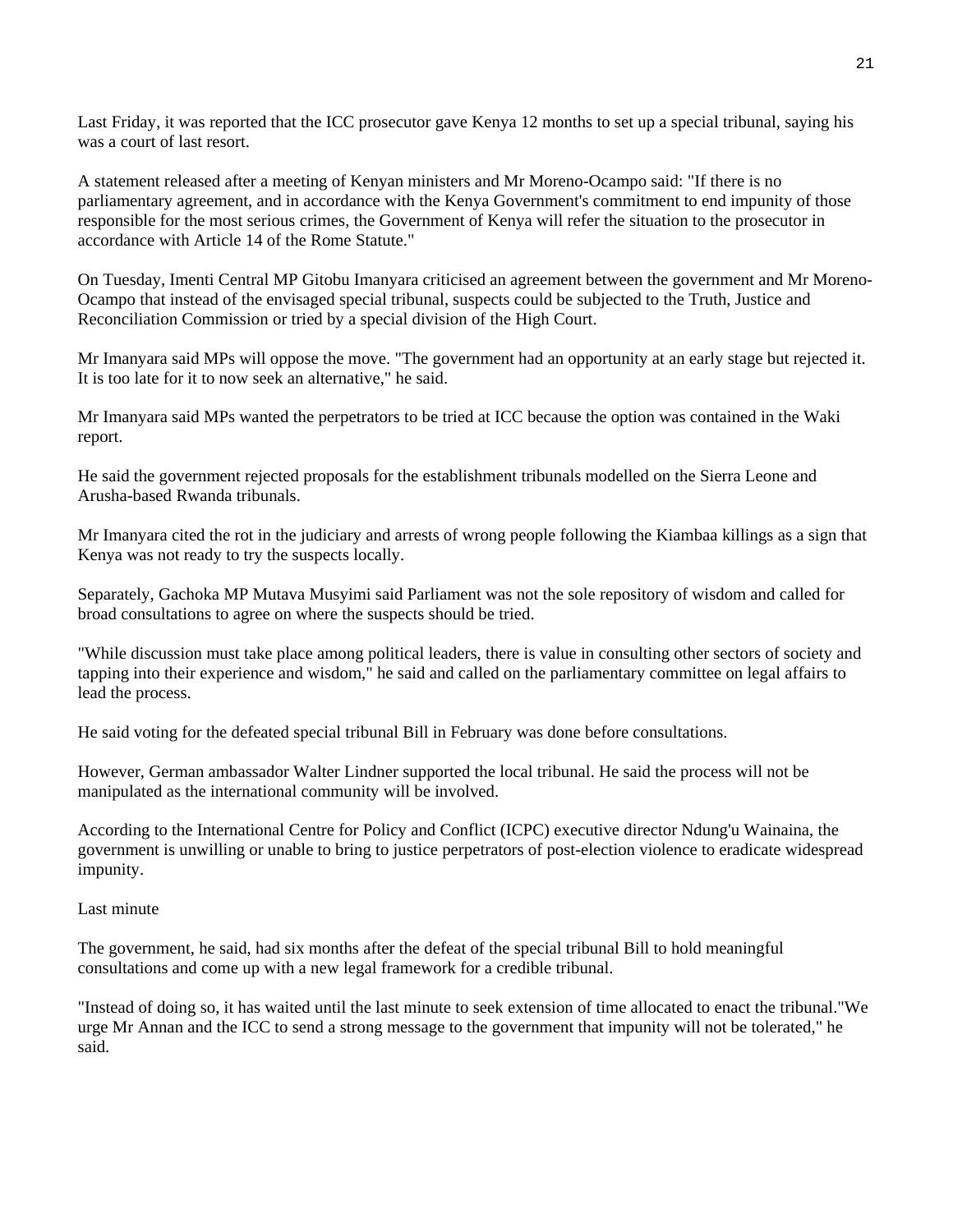#### [Maxim News](http://www.maximsnews.com/news20090707osijamesgoldstonicc10907070102.htm)  Tuesday, 7 July 2009

#### **Barack Obama's visit to Africa & the ICC Prosecution of Omar al Bashir of Sudan**

By James a. Goldston, Open Society Justice Initiative:



JAMES A. GOLDSTON is the Executive Director of the Open Society Justice Initiative. In 2007-2008, Goldston served as Coordinator of Prosecutions and Senior Trial Attorney at the Office of the Prosecutor of the International Criminal Court in The Hague.

 **UNITED NATIONS - / [Maxims News Network](http://www.maximsnews.com/) -** Barack Obama's visit to Ghana Friday—his first to Africa as President—comes as the continent is seething over the International Criminal Court's indictment of President Omar Al Bashir of Sudan for crimes in Darfur. By quashing rumors that the United States may be waffling in its support of the Bashir prosecution, President Obama can do in Africa what he has done so successfully in Europe and the Middle East—use his personal popularity to recapture the moral high ground for U.S. foreign policy.

A decade after it was created, and still on its first trial, the International Criminal Court is under siege. Muammar Qaddafi, who currently heads the African Union, calls the charges against President Bashir "First World terrorism."

Last week, an African Union summit refused to cooperate in the arrest of "African indicted personalities" unless the United Nations Security Council deferred Bashir's case. And for the first time several of the court's African member countries have seriously floated the possibility of withdrawing.

Some see double standards and neocolonialism in the court's exclusive focus on Africa to date. Many have trouble accepting that a court they played a role in creating may act independently. Others blame the prosecutor for allowing politics to infect his decisions.

But the main source of discontent is clear: fear that an international court may indict a head of state and get away with it.

The court's issuance of an arrest warrant threatens other political and military commanders who have committed crimes.

It also injects a new and uncertain element into the already complex dynamics of peace negotiations and conflict resolution.

Although the current crisis has emerged in Africa, these concerns extend well beyond the continent.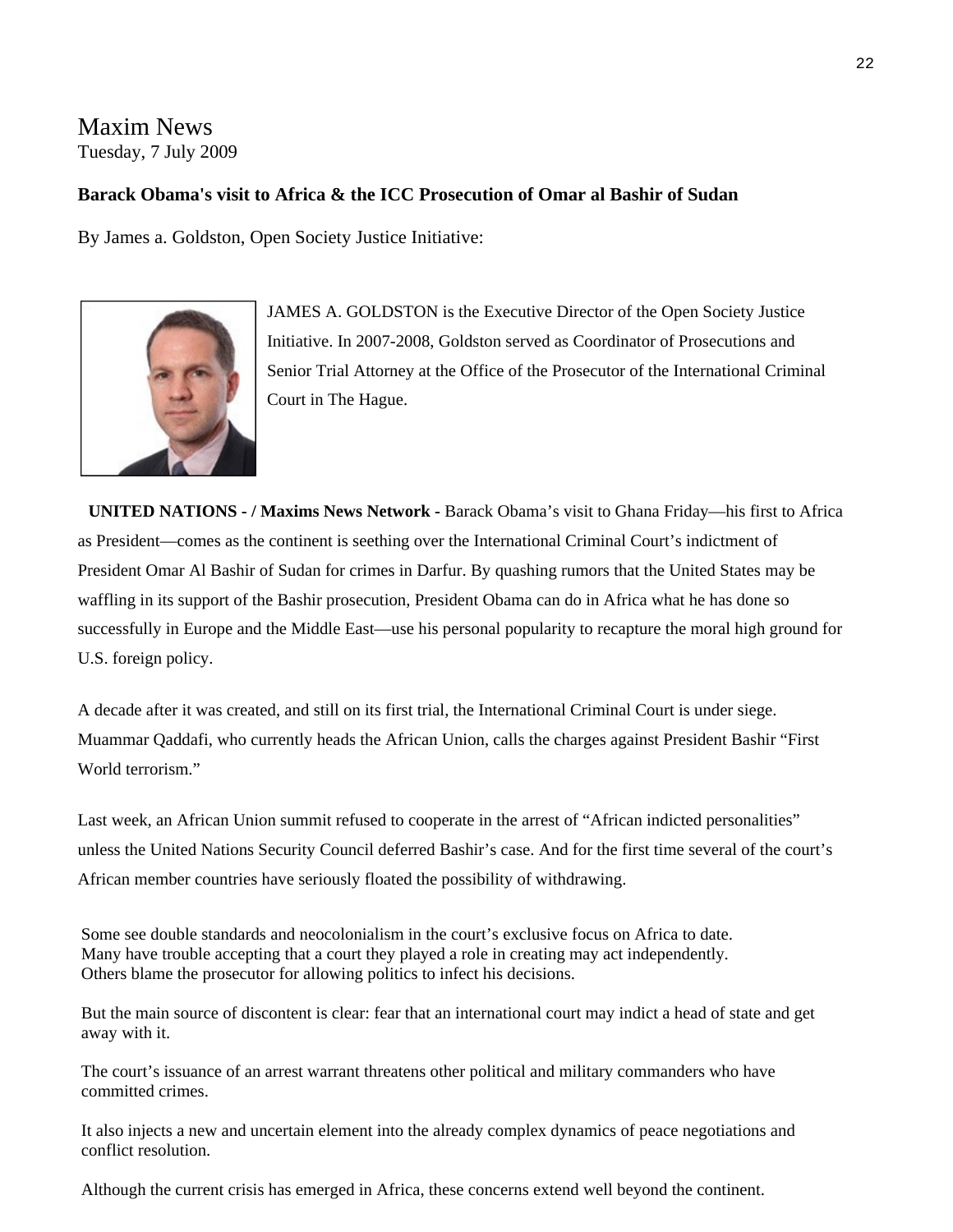A Russian diplomat has criticized the Bashir warrant as "untimely" and "dangerous." China has issued cautionary warnings about the impact on regional stability. We have been down this road before. The indictment of President Slobodan Milosevic in 1999 by an international tribunal brought threats of destabilization and defiance.

But two years later the Kosovo war had ended and Milosevic was on trial in The Hague. When, in 2003, the UN-backed Special Court for Sierra Leone brought charges against former Liberian president Charles Taylor, many predicted mayhem in West Africa.

Within three years, Taylor was in custody, and today Liberia has a peaceful, democratic government.

We don't know how long it will be, if ever, before the International Criminal

Court gets its man. President Al-Bashir is doing all he can to thumb his nose at the court, including traveling freely to neighboring countries.

But there is no justification at present for staying the court's proceedings—no convincing evidence that prosecution directly threatens peace, that deferral would do much to change the current situation, or that Sudan is able and willing to prosecute its own president.

Furthermore, proponents of deferral have yet to explain how victims of ongoing crimes in Darfur—and witnesses who risked their lives to provide evidence—will be helped by continued impunity for perpetrators.

The UN Security Council may well need to go further than simply standing pat. In the event of further intransigence, measures to enforce the court's writ, such as freezing assets, banning travel, and imposing a nofly zone should be considered.

The Security Council is only as strong as its five veto-wielding permanent members. With China and Russia opposed, Britain debilitated by political scandal, and France uncertain, much rests on the United States.

In recent weeks, opponents of the court have been fortified by reports that even the United States may be wavering in its prior refusal to countenance Article 16 deferral under the court's founding statute.

President Obama should make clear in Ghana that such reports have no basis.

It may seem strange for the United States—long hostile to the International Criminal Court, and still not a member—to defend the indictment of President Bashir.

But Washington has a strategic interest in fostering accountability for mass atrocities, particularly in regions of political instability. Even those who question the court see the value of punishing the sponsors of what Congress has termed "genocide" in Darfur.

President Obama's family history, personal magnetism, and world standing make him uniquely qualified to